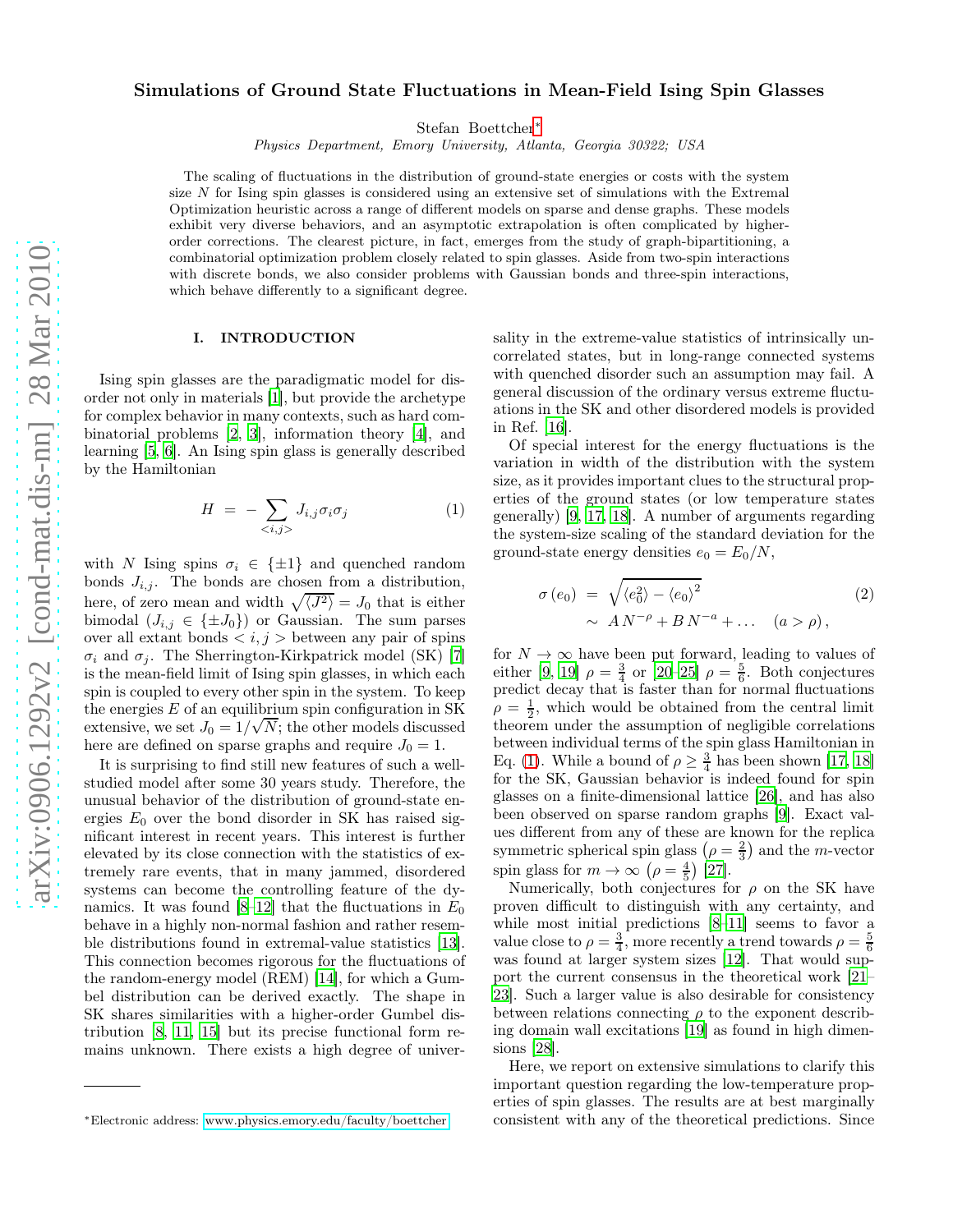the data analysis proves to be complicated by transient behavior, we have widened the scope of our investigation to incorporate a large number of related models for comparison. For instance, we provide corresponding data for spin glasses on random regular graphs ("Bethe lattices") of sparse degree, both for two- and three-spin interactions and discrete  $(\pm J)$  as well as Gaussian bonds. Two-spin coupled spin glasses on Bethe lattices of degree r provide a convenient one-parameter family of models with smoothly extrapolates to SK for increasing degree,  $r \to \infty$  [\[29,](#page-18-25) [30\]](#page-18-26). The results are quite similar to those we find in SK, thus, providing a likely trend for the SK behavior itself, but they are equally beset with strong transients. The three-spin data with discrete bonds draws a different picture, consistent with a recent study [\[31\]](#page-18-27), and also highlights the question of universality of the results when continuous bonds are used. As we have noted before [\[32](#page-18-28)], on sparse graphs finite-size corrections may already depend on details of the bond distribution; this dependence appears to extend also to ground-state deviations.

Alternatively, we study the graph bipartitioning problem (GBP) on these Bethe lattices. We find much diminished transients and a consistent extrapolation for the value of  $\rho$ . But that value is between – and likely distinct – from  $\frac{3}{4}$  and  $\frac{5}{6}$ . Although it was recently predicted [\[33](#page-18-29)] that GBP in the thermodynamic limit is equivalent to the corresponding spin glass at  $T = 0$  on those Bethe lattices, it is of course less clear whether such relation would hold at finite size. For instance, finite-size corrections to the average ground state energies already differ significantly between GBP and spin glasses.

This paper is structured as follows: We start with a few remarks about the optimization heuristic used in all of our simulations in Sec. [II A.](#page-1-0) Since the clearest case is provided by GBP, we present our data for this problem first in Sec. [III.](#page-2-0) In Sec. [IV,](#page-6-0) we discuss the SK data at length. In Sec. [V,](#page-10-0) we present the data for the corresponding spin glass problem on Bethe lattices, followed by a similar study on ordinary random graphs in Sec. [VI.](#page-12-0) In Sec. [VII,](#page-13-0) we supplement our investigation with a study of three-spin interactions on a Bethe lattice. We summarize with a few conclusions in Sec. [VIII.](#page-17-0)

### II. MEANS AND METHODS

In this section, we introduce the simulation methods and techniques by which the resulting data was analyzed.

### <span id="page-1-0"></span>A. Optimization Methods

We have employed the Extremal Optimization heuristic (EO) [\[34](#page-18-30)[–36](#page-18-31)] in the implementation described previously for the SK spin glass [\[11\]](#page-18-11) and those on Bethe lattices [\[30\]](#page-18-26), with various improvements to attain an order of magnitude in speed-up [\[60\]](#page-19-0). Resorting to a simple bimodal bond distribution whenever possible allows further an efficient use of integer arithmetic. Not only do discrete bonds provide computational advantages over continuous ones; Gaussian bonds pose significant entropic barriers in addition to the usual complexities faced by local search in a multi-modal energy landscape [\[37\]](#page-18-32). To find approximations to GBP ground states, we use EO as described in Ref. [\[33](#page-18-29), [38](#page-18-33)].

Unlike, for instance, the parallel tempering Monte Carlo technique used at larger system sizes for SK in Ref. [\[12\]](#page-18-8), which operates at small but finite temperatures, EO generally performs its local search for minima in the landscape formed by the internal energy itself, with activated spin flips as elementary moves [\[35\]](#page-18-34). The only free parameter controlling EO was set to  $\tau = 1.25$  for discrete problems and somewhat higher at  $\tau = 1.5$  for problems with Gaussian weights, and about  $0.1 N<sup>3</sup>$  spin flips were executed in each run, restarting form a random initial configuration. At least 2 such restarts were performed for each instance, and the number of runs is doubled onthe-fly whenever a new optimum is found in the latter half of all runs. For some rare instances, more than 10 runs were required, always ensuring that the latter half of all runs merely confirms the previously found optimum but does not exceed it. In each section, we have listed the number of instances treated at each N. Besides trying to reach large sizes, we have often emphasized simulating a very large number of instances on a relatively dense set of intermediate N. We have conducted extensive tests for each model to ensure the accuracy of the results. Testing on testbeds of exactly-solved instance (using branch-andbound) typically results in perfect agreement, but system sizes are small  $(N \approx 50-70)$ . On larger systems, we have done sample runs with ten-times more updates and found only few inaccuracies, which lead to systematic errors far below statistical errors (unless otherwise noted).

Although all of the problems in this project could be classified as spin glasses, they stand in for a large class of combinatorial problems. It should be noted that the EO heuristic provides data of great detail with only small changes in the implementation. Only the input for the various graph types needed to be changed. (For GBP, we have to impose the additional constraint of vanishing magnetization.) While we treat only mean-field problems here, pertinent results have been obtained previously for structured instances, such as finite-dimensional lattices [\[39](#page-18-35), [40](#page-18-36)].

#### <span id="page-1-1"></span>B. Data Analysis

To obtain insights into the finite-size scaling of our observables, we study fits of the data generated in our simulations to a number of asymptotic forms. These forms seem to be the most nature candidates to describe corrections to the leading asymptotic behavior. But there can never be an exhaustive list of all possibilities without any theoretical knowledge a-priori. Therefore, we list as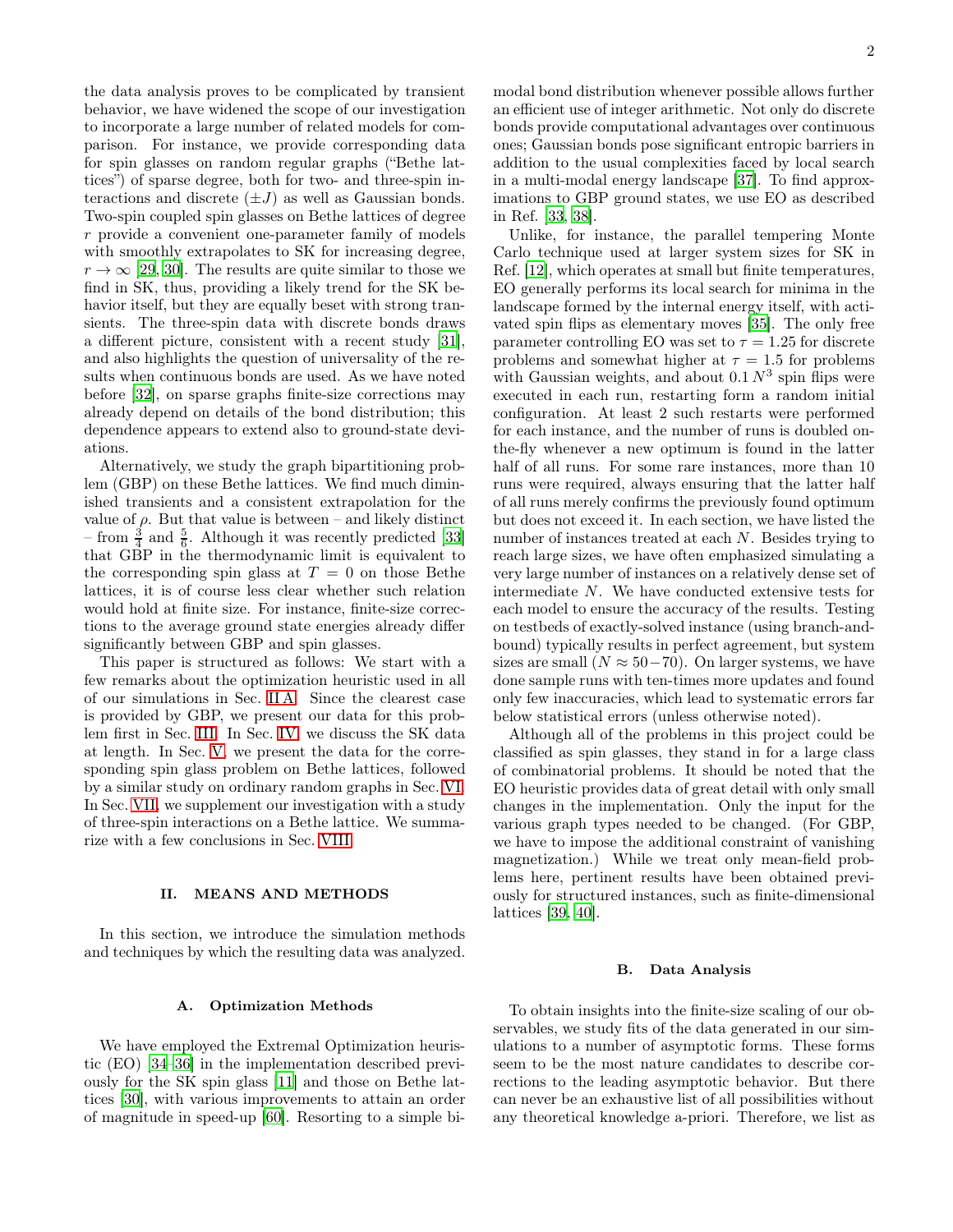much as possible the data points obtained in the simulations in tables that would allow the readers to pursue their own hypotheses.

Any asymptotic  $(N \to \infty)$  fit bares considerable risks: Not only may a presumed asymptotic form be insufficient and may, for instance, miss logarithmic corrections, etc. But even if correct, it would certainly fit data for larger system sizes  $N$  better than any transients, raising the question of how many data points for lower  $N$  to include. Any of these uncertainties can introduce potentially sizable systematic errors, even if the heuristic had been perfectly accurate. Such errors can only be eliminated fully with a theory to compare to, which at present does not exist. The obtained qualities-of-fit Q have to be seen in this context, and a poor Q-value should not be taken immediately as disproving a hypothesis, unless it is seen in relation to alternative fits and a discussion of how much transient data has been included. In fact, to obtain any reasonable Q-values, in each fit we have – somewhat arbitrarily – increased the error bars *uniformly* by a factor of four from the purely statistical errors given as a bracketed uncertainty in the last digit of the simulation data listed in the tables. Such a uniform allowance for systematic errors, either from heuristic inaccuracies or functional uncertainty in the fit, is definitely inadequate and would deserve better consideration in the future.

Thus, we fit the asymptotic extrapolation of the finitesize data towards the thermodynamic limit  $(N \to \infty)$  for the presumed ground-state energy  $\langle e_r \rangle_N$  or cost densities  $\langle c_r \rangle_N$  to the following forms, abbreviating  $x \in \{c, e\}$ :

<span id="page-2-2"></span>
$$
\langle x_r \rangle_N \sim \langle x_r \rangle_\infty + A N^{-\omega} + \dots \tag{3}
$$

for just the first-order correction, or

<span id="page-2-4"></span>
$$
\langle x_r \rangle_N \sim \langle x_r \rangle_\infty + A N^{-\omega} + B N^{-\omega_1} + \dots \quad (4)
$$

as a second order correction, where we have to fix the first-order exponent  $\omega$  and require  $\omega_1 > \omega$  to achieve a stable fit. An alternative second-order, logarithmic fit,

<span id="page-2-3"></span>
$$
\langle x_r \rangle_N \sim \langle x_r \rangle_\infty + A N^{-\omega} + B \frac{\ln N}{N} + \dots,\tag{5}
$$

with arbitrary  $\omega < 1$  also seems conceivable.

The asymptotic scaling for the respective deviation exponent  $\rho$  proceeds either through a direct fit (to first- or second order) to Eq. [\(2\)](#page-0-2), or by the corresponding extrapolated form

<span id="page-2-1"></span>
$$
-\frac{\log \sigma}{\log N} \sim \rho - \frac{\log C}{\log N} + O\left(\frac{N^{-(a-\rho)}}{\log N}\right). \tag{6}
$$

Either method has its advantages and disadvantages. A direct fit, plotted on a double-logarithmic scale, provides easier convergence when higher-order terms are included. But the logarithmic scale smoothes out variability or transient in a data set. In turn, the extrapolated form in Eq. [\(6\)](#page-2-1) is far less forgiving and provides significantly more insight into fluctuations in the data set. When plotted on an  $1/\log N$ -scale, data that extends over decades

is squashed into a relatively small space. But if a solid linear regime emerges, it provides stronger evidence for the existence and value of an exponent than a doublelogarithmic plot. The slope of this extrapolation is arbitrary, though, as we could multiply  $\sigma$  by any constant factor without affecting the scaling. We may choose to fix this factor in a way (such as for the spin glasses below) that the  $log C$ -term in Eq. [\(6\)](#page-2-1) vanishes, or (such as for the GBP below) to splay out several plots into one graph. Clearly, such a choice does not alter any linear regime, if it exists. Without such a linear regime, as we will see, it is very difficult to extract satisfactory information from such a fit, even when higher-order (and strongly non-polynomial) corrections are taken into account.

As we have argued in Ref. [\[32\]](#page-18-28), under certain circumstances it is necessary to consider the cost of frustration (sum of all violated bonds) in a ground state, instead of its energy (difference between all violated and all unviolated bonds). We will switch in our discussion between cost and energy repeatedly. There is a simple linear relation between their average densities,

<span id="page-2-5"></span>
$$
\langle e_0 \rangle_N = 2 \langle c_0 \rangle_N - \frac{r}{p} \langle |J| \rangle_N , \qquad (7)
$$

where  $r$  is the (average or fixed) degree and  $p$  refers to the number of spins coupled via a single bond. The average absolute bond-weight for the Gaussian distribution of zero mean and standard width  $(J_0^2 = 1$  on sparse graphs,  $J_0^2 = 1/N$  for SK) is given by  $\lim_{N \to \infty} {\langle |J| \rangle_N} = \sqrt{\frac{2}{\pi}}$ , whereas it is simply  $\langle |J|\rangle_N = 1$  for a bimodal distribution on a sparse graph. While there is no difference between cost and energy at the level of averages, the corresponding relation of the (co-)variances mixes the fluctuations in cost and energy with that of the absolute bond weights. If in each instance the absolute sum of all bond weights is the same, i. e. a  $\delta$ -peak without fluctuations, cost and energy fluctuations are proportional. But if the absolute bond weight sum fluctuates (independently) from instance to instance, either energy- or cost-fluctuations will become equally normaldistributed, which leaves at most one of them non-trivial. Typically, for SK cost-fluctuations are trivial (i. e. normal) and energy-fluctuations are interesting, while for sparse graphs with variable degree and/or continuous bonds the role reverses. Only for Bethe lattices (of fixed degree) with bimodal bonds, cost and energy-fluctuations are proportional. When  $r \gg 1$  and each spins acquires a nearly extensive number of neighbors, matters get more complicated.

# <span id="page-2-0"></span>III. GRAPH BI-PARTITIONING ON BETHE LATTICES

In GBP, a graph of (even)  $N$  vertices and a certain number of edges is divided into two sets of equal size  $N/2$ such that the number of edges connecting both sets, the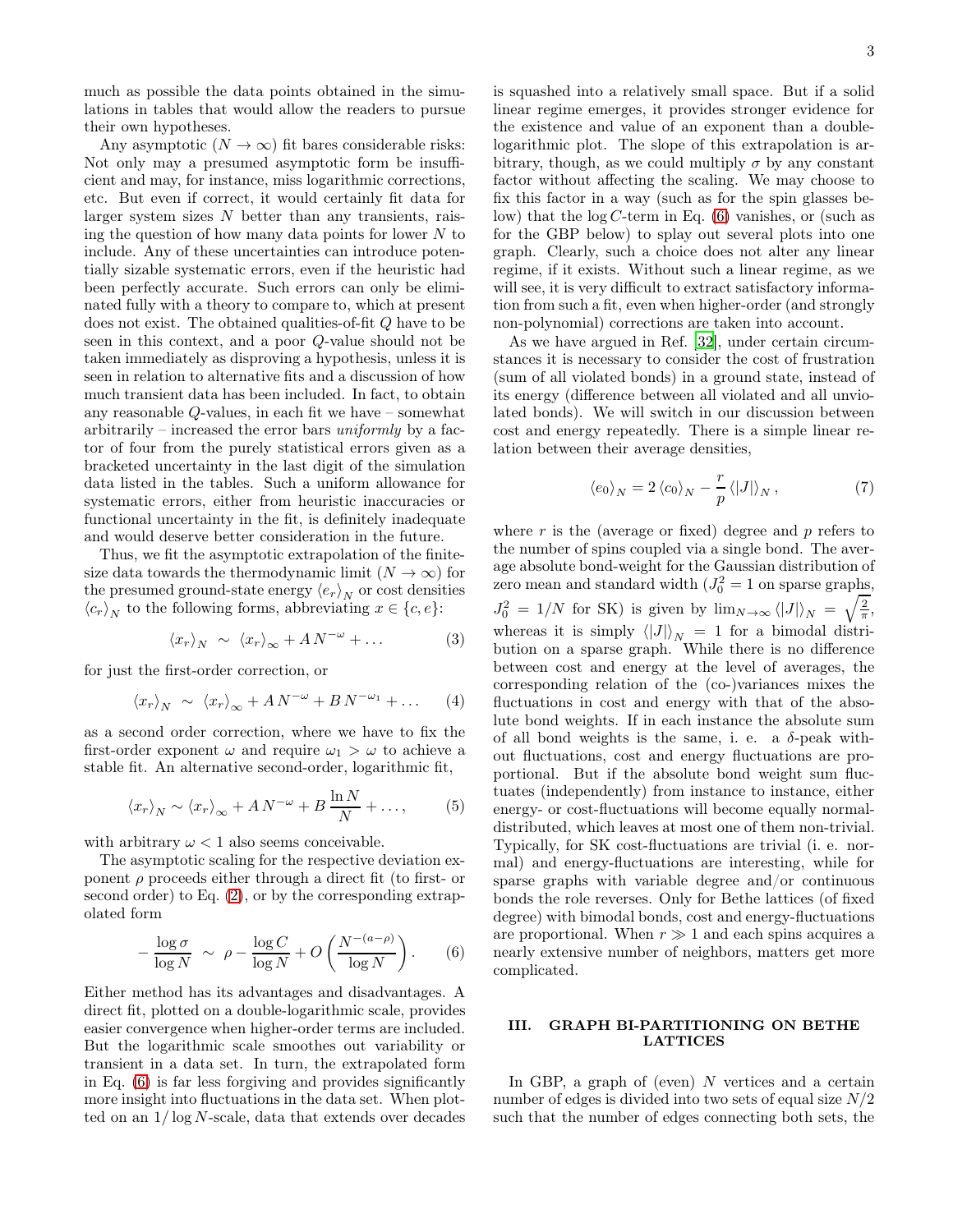Table I: Average cost per spin  $\langle c_r \rangle_N$  for approximate ground states of GBP on Bethe lattices of degree  $r = 3, \ldots, 10$ . The given errors, in parentheses after each average, denote the uncertainty in the last given digit of that average. This uncertainty is solely based on the statistical error. Fits of this data and their plots were discussed previously in Ref. [\[33\]](#page-18-29) (see Fig. 2 there).

<span id="page-3-0"></span>

| $_{N}$ | $\langle c_3 \rangle_N$ | $\langle c_4 \rangle_N$ | $\langle c_5 \rangle_N$ | $\langle c_6\rangle_N$ | $\langle c_7\rangle_N$ | $\langle c_8\rangle_N$                                                                                                                                                                                                                              | $\langle c_9\rangle_N$ | $\left\langle c_{10}\right\rangle_N$ |
|--------|-------------------------|-------------------------|-------------------------|------------------------|------------------------|-----------------------------------------------------------------------------------------------------------------------------------------------------------------------------------------------------------------------------------------------------|------------------------|--------------------------------------|
|        |                         |                         |                         |                        |                        | $32 0.19495(3) 0.35652(4) 0.53893(5) 0.71445(5) 0.91552(6) 1.09781(6) 1.31056(6)$                                                                                                                                                                   |                        | 1.49700(7)                           |
|        |                         |                         |                         |                        |                        | $40 0.18161(3) 0.34104(3) 0.51730(4) 0.69348(4) 0.88800(5) 1.07190(5) 1.27774(5)$                                                                                                                                                                   |                        | 1.46657(6)                           |
|        |                         |                         |                         |                        |                        | $50 0.16627(2) 0.32820(3) 0.49487(3) 0.67581(4) 0.85919(4) 1.05003(4) 1.24320(5)$                                                                                                                                                                   |                        | 1.44071(5)                           |
|        |                         |                         |                         |                        |                        | $64 0.15822(2) 0.31632(2) 0.48312(3) 0.65972(3) 0.84438(3) 1.02997(4) 1.22578(4) 1.41715(4)$                                                                                                                                                        |                        |                                      |
|        |                         |                         |                         |                        |                        | $80 0.15042(1) 0.30750(2) 0.47119(2) 0.64753(3) 0.82899(3) 1.01495(3) 1.20743(3) 1.39936(3)$                                                                                                                                                        |                        |                                      |
|        |                         |                         |                         |                        |                        | $100 0.14406(2) 0.30016(2) 0.46138(3) 0.63749(3) 0.81632(3) 1.00232(4) 1.19222(4) 1.38449(4)$                                                                                                                                                       |                        |                                      |
|        |                         |                         |                         |                        |                        | $128 0.13825(2) 0.29350(1) 0.45240(2) 0.62822(2) 0.80481(3) 0.99082(3) 1.17837(3) 1.37085(3) 0.99082(3) 1.37085(3) 0.99082(3) 1.37085(3) 0.99082(3) 1.37085(3) 0.99082(3) 1.37085(3) 0.99082(3) 1.37085(3) 0.99082(3) 1.37085(3) 0.99082(3) 1.3708$ |                        |                                      |
|        |                         |                         |                         |                        |                        | $160 0.13411(1) 0.28858(2) 0.44582(2) 0.62133(2) 0.79628(2) 0.98220(2) 1.16812(3) 1.36075(3) 0.98220(4) 0.98220(5) 0.98220(6) 0.98220(7) 0.98320(8) 0.98320(9) 0.98320(9) 0.98320(9) 0.98320(9) 0.98320(9) 0.98320(9) 0.98320(9) 0.98320(9) 0.9832$ |                        |                                      |
|        |                         |                         |                         |                        |                        | $200 0.13064(1) 0.28450(1) 0.44037(2) 0.61553(2) 0.78920(2) 0.97498(2) 1.15965(2)$                                                                                                                                                                  |                        | 1.35227(3)                           |
|        |                         |                         |                         |                        |                        | 256 0.12753(1) 0.28087(1) 0.43545(1) 0.61037(2) 0.78281(2) 0.96852(2) 1.15195(2) 1.34449(2)                                                                                                                                                         |                        |                                      |
|        |                         |                         |                         |                        |                        | $320 0.12526(1) 0.27818(1) 0.43185(2) 0.60652(2) 0.77813(2) 0.96370(2) 1.14630(2)$                                                                                                                                                                  |                        | 1.33874(3)                           |
|        |                         |                         |                         |                        |                        | $512 \mid 0.12170(1) \mid 0.27395(1) \mid 0.42607(1) \mid 0.60054(2) \mid 0.77073(2) \mid 0.95605(2) \mid 1.13734(2) \mid 1.32968(2)$                                                                                                               |                        |                                      |
|        |                         |                         |                         |                        |                        | $1024 0.11852(1) 0.26993(1) 0.42075(1) 0.59497(2) 0.76407(4) 0.94948(4) 1.12965(5) 1.32211(6)$                                                                                                                                                      |                        |                                      |
|        | 2048 0.11670(4)         |                         |                         |                        |                        |                                                                                                                                                                                                                                                     |                        |                                      |

"cutsize", is minimized. The global constraint of an equal division places the GBP among the hardest problems in combinatorial optimization, since determining the exact solution with certainty would in general require a computational effort growing faster than any power of N [\[41\]](#page-18-37). Applications of graph partitioning reach from the design of integrated circuits (VLSI) [\[42\]](#page-18-38) to the partitioning of sparse matrices [\[43\]](#page-18-39), leading to very different requirement regarding the mix of speed and accuracy in a heuristic [\[44](#page-18-40)]. In Refs. [\[45](#page-18-41), [46\]](#page-18-42), we have considered a range of different graph ensembles, which can affect characteristics of GBP drastically; here, as in Ref. [\[33\]](#page-18-29), we merely focus on Bethe lattices, which are locally tree-like such that some analytical results have been derived [\[47](#page-19-1)[–50\]](#page-19-2). These Bethe lattices are also known as r-regular graphs, and are generated by fixing the degree  $r$  at each vertex, which in turn is connected to other vertices at random.

#### <span id="page-3-3"></span>A. Average Ground State Costs

In Tab. [I,](#page-3-0) we have obtained approximate optima in the cutsize per vertex  $\langle c_r \rangle_N$  on Bethe lattices for degrees r between 3 and 10, and graph sizes between  $N = 32$  and 2048. Statistical errors of our averages have been kept small by generating a large number of instances for each N and r, typically  $n_I \approx 10^6$  for  $N \leq 200$ ,  $n_I \approx 10^5$  for  $N \geq 256$ . Ref. [\[33](#page-18-29)] described the implementation of the τ-EO heuristic used to obtain the ground state approximations for GBP. We have presented some of the most salient results of the extrapolation to the thermodynamic limit there.

In Ref. [\[33](#page-18-29)], we used a fit with first-order corrections according to Eq. [\(3\)](#page-2-2) alone, see Tab. 1 and Fig. 2 there. Such a first-order fit to the data from the largest system sizes only is discussed in Tab. [II.](#page-3-1) While the fits produce rather consistent results, with very similar values for  $\omega$ , there is clearly a distinction between even and odd  $r$  in the quality of the fits, indicative of parity effects typical of regular graphs already noted earlier [\[29,](#page-18-25) [33\]](#page-18-29).

Table [I](#page-3-0)I: Fit of the data in Tab. I to Eq.  $(3)$  for the cost c. Only data for  $64 < {\cal N} < 2048$  has been utilized.

<span id="page-3-1"></span>

| $\,r\,$ | $\langle c_r \rangle_{\infty}$ A $\omega$ |  |    | ndf $\chi^2$ /ndf Q |      |
|---------|-------------------------------------------|--|----|---------------------|------|
|         | 3 0.114765 1.71 0.88                      |  | 6  | 0.178 0.98          |      |
|         | 4 0.265240 1.77 0.85                      |  |    | 6 2.124 0.047       |      |
|         | 5 0.414254 2.35 0.85                      |  | 6  | 0.410 0.87          |      |
|         | 6 0.587974 2.37 0.84                      |  | 6  | $0.622$ $0.71$      |      |
|         | 7 0.755752 3.11 0.86                      |  |    | 6 0.138 0.99        |      |
|         | 8 0.940334 2.93 0.84                      |  | 6  | 1.053 0.39          |      |
|         | 91.119390 3.74 0.86                       |  | 6  | 0.599               | 0.73 |
|         | 1.310780 3.37 0.83                        |  | 6. | 1.836 0.088         |      |

Table [I](#page-3-0)II: Fit of the data in Tab. I to Eq. [\(5\)](#page-2-3) with fixed  $\omega = \frac{2}{3}$ . Only data for  $64 < N < 2048$  has been utilized.

<span id="page-3-2"></span>

|   | $\langle c_r \rangle$       | A | $\overline{B}$ | ndf $\chi^2$ /ndf | Q             |
|---|-----------------------------|---|----------------|-------------------|---------------|
|   | $3 0.116574 - 0.69 - 1.29 $ |   |                |                   | 6.347 1.1e-06 |
|   | $4 0.266936 - 0.56 - 1.28 $ |   |                | 6 11.886 2.2e-13  |               |
|   | $5 0.416543 - 0.75 - 1.73 $ |   |                |                   | 6.770 3.4e-07 |
|   | $6 0.590277 - 0.71 - 1.75 $ |   |                |                   | 2.311 0.031   |
|   | 7 0.759679 - 1.21 - 2.45    |   |                | 2.585             | 0.017         |
|   | 8 0.944030 -1.02 -2.29      |   |                | 0.645             | 0.69          |
| 9 | $1.124500 - 1.52 - 3.01$    |   |                | 1.747             | 0.11          |
|   | 1.315190 -1.14 -2.66        |   |                |                   | በ 73          |

A surprising feature of these fits are the values for the finite-size scaling exponent  $\omega$ . In our previous stud-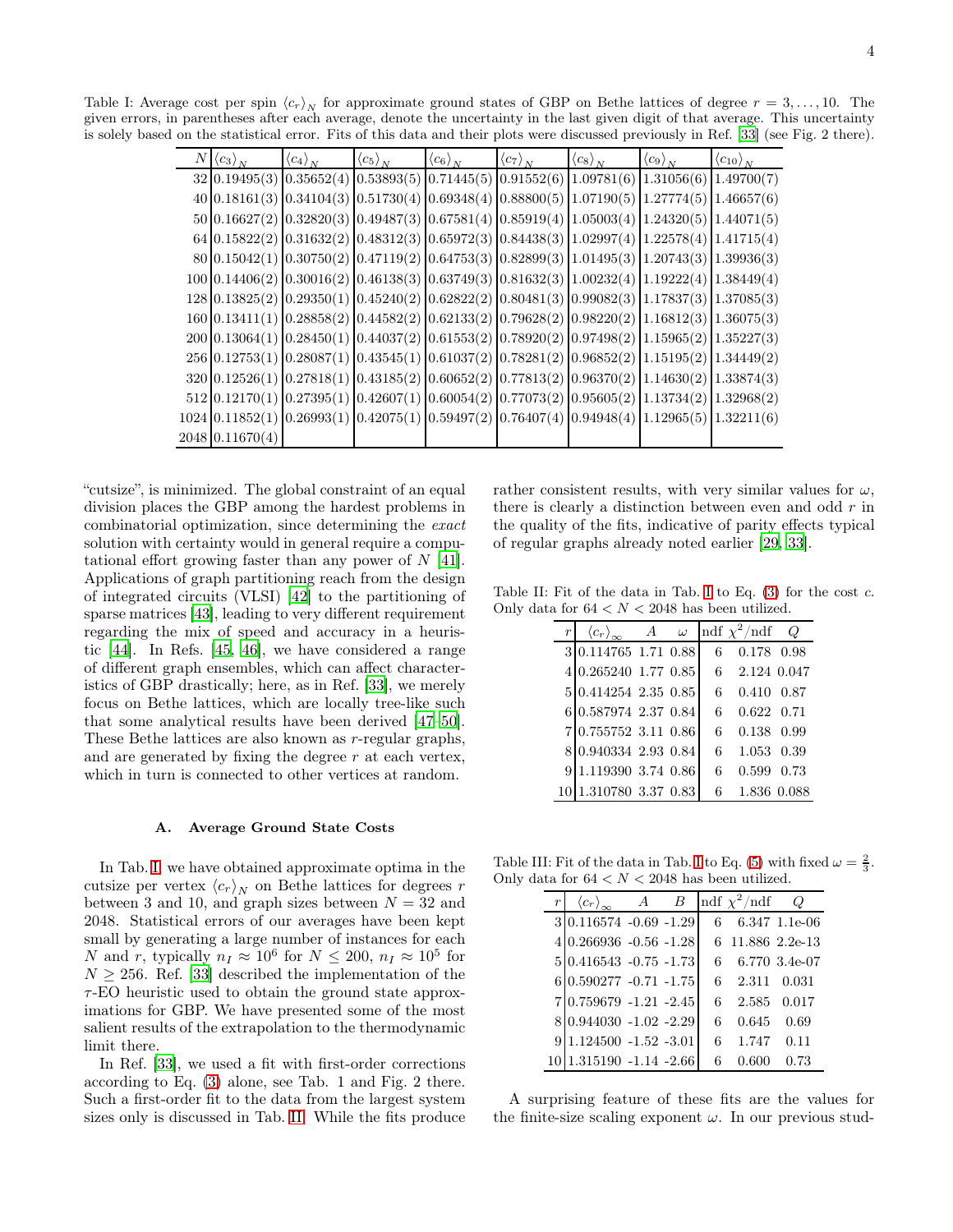

<span id="page-4-0"></span>Figure 1: Plot of the PDFs for the ensemble fluctuations of the optimal costs per spin for GBP on Bethe lattices of degree  $r = 3, 4, \ldots, 10$ . When rescaled by their deviation  $\sigma = \sigma(c_r)_N$ , the data collapses virtually for all system sizes onto a highly skewed master-curve. There appears to be little change in skewness between degrees  $r$ .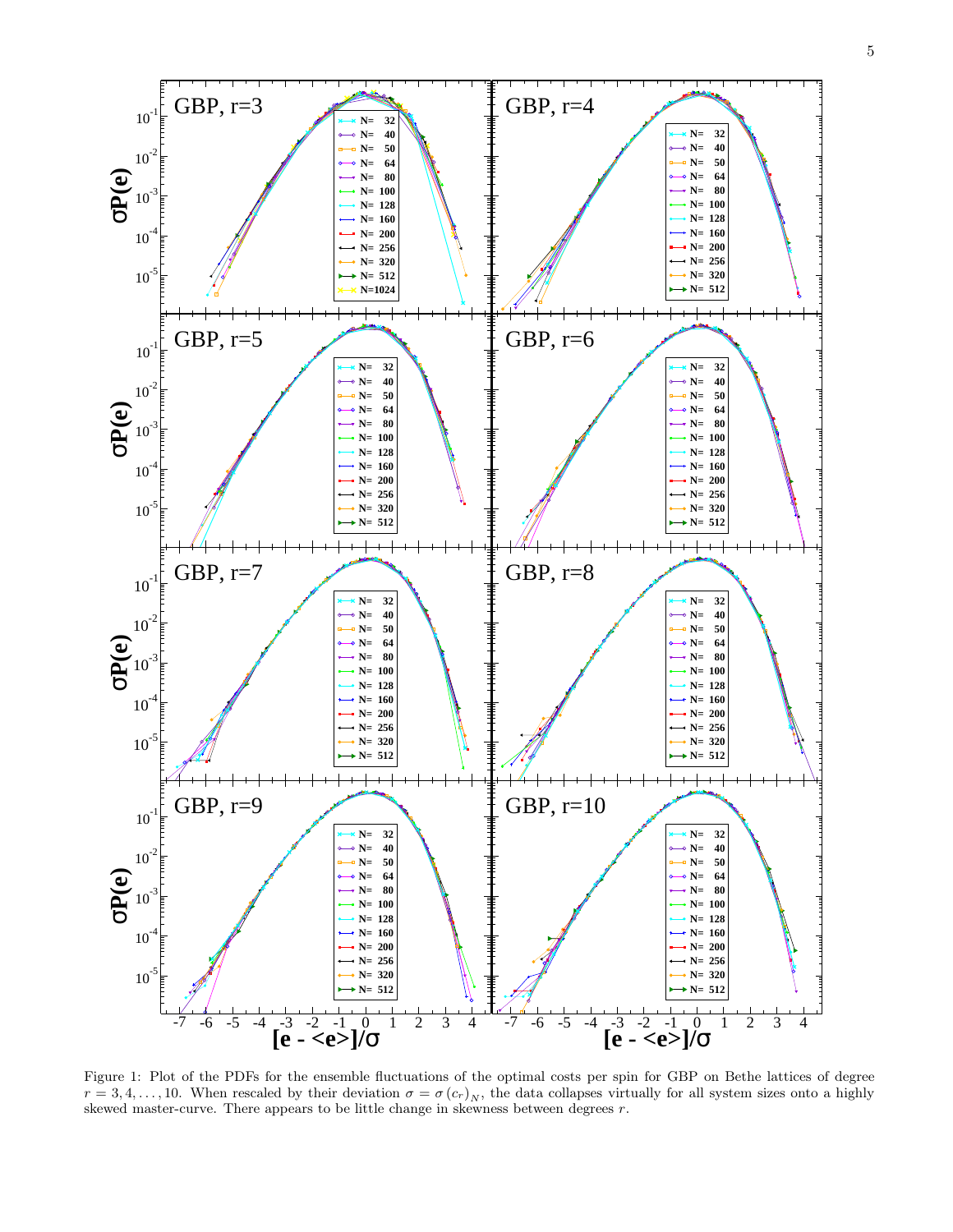Table [I](#page-3-0)V: Fit of the data in Tab. I for all  $N$  to Eq. [\(4\)](#page-2-4), but restricting  $\omega_1 = 2\omega$ .

<span id="page-5-0"></span>

| $\langle c_r \rangle$      | $A$ $B$ $\omega$ |   | ndf $\chi^2$ /ndf | $\omega$     |
|----------------------------|------------------|---|-------------------|--------------|
| 3 0.114302 1.26 2.53 0.82  |                  | 9 | 86.118            | 0            |
| 4 0.265357 1.90 -1.37 0.87 |                  |   | 9 1.950 0.041     |              |
| 5 0.413007 1.52 3.62 0.77  |                  |   | 9 101.090         | $\mathbf{0}$ |
| 6 0.588208 2.65 -3.16 0.86 |                  |   | 9 0.351 0.96      |              |
| 7 0.753483 1.94 4.31 0.76  |                  |   | 9 118.141 0       |              |
| $0.940714$ 3.33 -4.55 0.86 |                  |   | 9 0.547 0.84      |              |
| 1.116430 2.30 4.90 0.76    |                  |   | 9 137.050         | ∩            |
| 1.311290 3.84 -4.83 0.85   |                  | 9 |                   |              |

ies [\[29,](#page-18-25) [30](#page-18-26)] of bimodal spin glasses on Bethe lattices we found throughout that this exponent was most consistent with  $\omega = \frac{2}{3}$ , which has also been predicted for SK, see Sec. [IV A.](#page-6-1) While it was argued in Ref.  $[33]$  that bimodal spin glass and GBP on Bethe lattices should be equivalent in the ground state energy, this equivalence apparently does not extend even to first-order corrections, as the values for  $\omega$  in these fits are significantly higher. To analyze whether even higher-order corrections could rectify this discrepancy in scaling, we attempt a fit of the form in Eq. [\(4\)](#page-2-4) with  $\omega = \frac{2}{3}$  fixed but variable B and  $\omega_1$ . Such a fit fails to converge, as in each iteration  $\omega_1$  moves closer to  $\omega$ . Alternatively, we prescribe the form of a plausible logarithmic higher-order correction in Eq. [\(5\)](#page-2-3). The results of this fit are listed in Tab. [III.](#page-3-2) The quality of the fit is very poor for small degree  $r$ but gets progressively better for increasing  $r$ , suggesting a possible approach to the SK result for  $\omega$  for  $r \to \infty$ . Yet, the results for  $\langle c_r \rangle_{\infty}$  are somewhat less in agreement with the conjectured equivalence in Ref. [\[33](#page-18-29)]. Generally, if the next-order correction contains a (possibly polynomial) logarithmic dependence of this sort, any attempt to predict  $\omega$  may be futile.

Another alternative form to fit is provided by a series expansion in powers of  $N^{-\omega}$ . Thus, fitting to Eq. [\(4\)](#page-2-4) with  $\omega_1 = 2\omega$  we obtain the results listed in Tab. [IV.](#page-5-0) Now, the results for  $\langle c_r \rangle_{\infty}$  are again in good agreement with the conjecture but the quality of the fit is not improved over the mere first-order fit in Tab. [II.](#page-3-1) Interestingly, this form is now a better fit with even values for r but terrible for odd ones, reversing the trend from the previous fits. Correction terms may differ between even and odd r not only in their constants but in their very form.

## B. Ground State Fluctuations

In Fig. [1,](#page-4-0) we plot the probability density functions (PDF) of ground-state costs over the ensembles of Bethe lattices. Unlike for the spin glass problems below, transients due to finite-size effects diminish quickly. This leads to a solid collapse of the data when properly rescaled by their deviations  $\sigma(c_r)_N$  in Eq. [\(2\)](#page-0-2), appar-



<span id="page-5-1"></span>Figure 2: Extrapolation in the limit  $N \to \infty$  for the exponent  $\rho$ , defined in Eq. [\(2\)](#page-0-2), from the deviations  $\sigma(c_r)_N$  in Tab. [V](#page-6-2) obtained from the distribution of GBP ground state. Appropriately rescaled via Eq. [\(6\)](#page-2-1), the data for each degree  $r$  extrapolates linearly to the thermodynamic limit, with rapidly diminishing transients. Note that for each  $r$  the fitted region spans at least one decade in system size N. The goodness-of-fit is  $Q = 1$  for all r except for  $r = 3$ , where  $Q \approx 0.73$ .



Figure 3: Extrapolated values of  $\rho$  for each degree r, obtained from Fig. [2,](#page-5-1) plotted as a function of inverse degree. For even and odd values of r separately, each sequence extrapolates to value of  $\rho_{\infty} = 0.77(2)$  for  $r \to \infty$ . The error bars result from the fits in Fig. [2;](#page-5-1) systematic errors, e. g. due to higher-order corrections ignored in those fits, are potentially larger.

ently with little difference in the scaling function even for varying degrees r.

In Tab. [V,](#page-6-2) we list the deviations  $\sigma(c_r)_N$ , as defined in Eq. [\(2\)](#page-0-2), for each degree  $r$  and system size  $N$ . A closer look at these deviations indeed provides a robust extrapolation for the exponent  $\rho$ . Eq. [\(6](#page-2-1) should yield a linear extrapolation for the exponent  $\rho$  when plotted vs.  $1/\log N$ , assuming negligible corrections (i. e.  $N^{-a} \ll N^{-\rho}$ ). In Fig. [2,](#page-5-1) we show these plots for all values of  $r$ . It is apparent that transient behavior decays very quickly, and a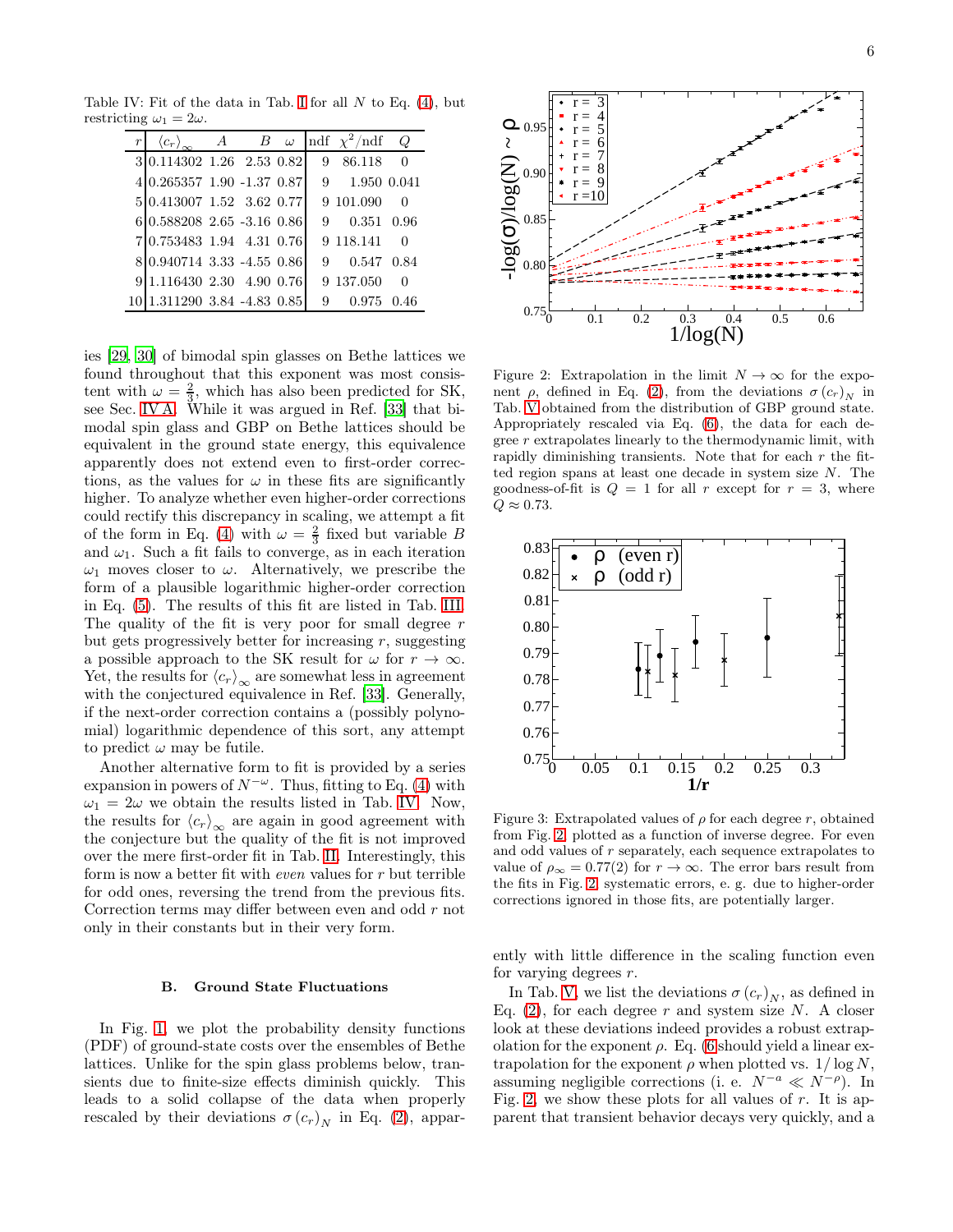<span id="page-6-2"></span>Table V: Standard deviation of the ground-state costs in GBP. Statistical errors are estimated as  $\sigma/\sqrt{n_I}$ , where  $n_I$  refers to the number of instances considered. Appropriately rescaled, this data is plotted also in Fig. [2.](#page-5-1) (Some of the data, in particular, for larger  $N$  and  $r$ , shows an obvious systematic bias due to two likely sources: a bad approximation for some ground states and an undercount of rare instances with costs extremely far from the average. These data points have been left out of Fig. [2.](#page-5-1))

| $N \sigma(c_3)_N$ | $\sigma(c_4)_N$ | $\sigma(c_5)_N$ | $\sigma(c_6)_N$                                                                                       | $\sigma(c_7)_N$ | $\sigma(c_8)_N$ | $\sigma(c_9)_N$ | $\sigma(c_{10})_N$ |
|-------------------|-----------------|-----------------|-------------------------------------------------------------------------------------------------------|-----------------|-----------------|-----------------|--------------------|
|                   |                 |                 | $32 0.03206(3) 0.04108(4) 0.04561(5) 0.05222(5) 0.05598(6) 0.06118(6) 0.06470(6) 0.06910(7)$          |                 |                 |                 |                    |
|                   |                 |                 | $40[0.02664(3) [0.03428(3) [0.03814(4) [0.04370(4) [0.04680(5) [0.05129(5) [0.05419(5) [0.05790(6)$   |                 |                 |                 |                    |
|                   |                 |                 | $50[0.02252(2)]0.02860(3)[0.03215(3)]0.03653(4)[0.03953(4)]0.04301(4)[0.04564(5)]0.04869(5)$          |                 |                 |                 |                    |
|                   |                 |                 | $64[0.01784(2)[0.02333(2)]0.02615(3)[0.02998(3)[0.03228(3)]0.03539(4)]0.03747(4)[0.04009(4)]$         |                 |                 |                 |                    |
|                   |                 |                 | $80 0.01482(1) 0.01945(2) 0.02192(2) 0.02511(3) 0.02710(3) 0.02967(3) 0.03146(3) 0.03367(3)$          |                 |                 |                 |                    |
|                   |                 |                 | $100[0.01253(2) 0.01622(2) 0.01837(3) 0.02096(3) 0.02280(3) 0.02490(4) 0.02639(4) 0.02825(4)$         |                 |                 |                 |                    |
|                   |                 |                 | $128  0.01012(2)  0.01329(1)  0.01517(2)  0.01725(2)  0.01877(3)  0.02051(3)  0.02179(3)  0.02329(3)$ |                 |                 |                 |                    |
|                   |                 |                 | $160[0.00847(1)[0.01113(2)]0.01269(2)[0.01445(2)]0.01573(2)[0.01716(2)]0.01829(3)[0.01948(3)]$        |                 |                 |                 |                    |
|                   |                 |                 | $200[0.00712(1) 0.00935(1) 0.01066(2) 0.01209(2) 0.01323(2) 0.01442(2) 0.01536(2) 0.01641(3)$         |                 |                 |                 |                    |
|                   |                 |                 | 256 0.00582(1) 0.00769(1) 0.00878(1) 0.00996(2) 0.01092(2) 0.01183(2) 0.01271(2) 0.01351(2)           |                 |                 |                 |                    |
|                   |                 |                 | $320 0.00490(1) 0.00643(1) 0.00734(2) 0.00835(2) 0.00919(2) 0.00995(2) 0.01069(2) 0.01140(3)$         |                 |                 |                 |                    |
|                   |                 |                 | $512[0.00336(1)[0.00441(1)]0.00509(1)[0.00580(2)]0.00638(2)[0.00697(2)]0.00746(2)[0.00798(2)]$        |                 |                 |                 |                    |
|                   |                 |                 | $1024 0.00195(1) 0.00253(1) 0.00295(1) 0.00339(2) 0.00386(4) 0.00428(4) 0.00463(5) 0.00506(6)$        |                 |                 |                 |                    |

smooth linear extrapolation is obtained. Also re-assuring is the fact that this data shows a small even/odd effect, just as for the costs above in Sec. [III A.](#page-3-3) The sequence of extrapolants for  $\rho$  appear to converge towards the same value of  $\rho = 0.77(2)$ , at least for  $r \to \infty$ . It is surprising to find such an apparently non-trivial result in such a simple mean-field model. Comparing with theory, it comes closest to the value of  $\rho = \frac{3}{4}$  previously proposed in Ref. [\[9\]](#page-18-14) and seems far from that proposed for the SK model,  $\rho = \frac{5}{6}$  [\[22](#page-18-43)[–25\]](#page-18-19). There is, of course, no reason for it to be equal to that of SK. But the in-between value found here for GBP is arguably close to the corresponding extrapolations for the spin glasses below, which by themselves remain inconclusive due to strong transients up to large system sizes.

## <span id="page-6-0"></span>IV. SHERRINGTON-KIRKPATRICK MODEL

We reconsider finite-size corrections in the SK model by expanding on the simulations in Ref. [\[11](#page-18-11)] with substantially more instances at many more system sizes, see Tab. [VI.](#page-6-3) It is found that the corrections to the average energies permit fits of reasonable quality with systematic improvements when higher-order corrections are incorporated, but the discussion of the energy fluctuations remains largely inconclusive. Interestingly, this scenario is the converse of that found in Sec. [III](#page-2-0) for GBP.

### <span id="page-6-1"></span>A. Average Ground State Energy

First, we want to consider the average energies, which provide an assessment of the quality of our simulations in reference to exactly known results about SK; a necessary step preliminary to a more demanding analysis of the

<span id="page-6-3"></span>Table VI: List of all the data obtained with EO in sequence of system size  $N$ . Given are the number of instances  $n_I$  considered at each  $N$ , and the average ground-state energy density  $\langle e_0 \rangle_N$  and average standard deviation  $\sigma(e_0)$  over these instances.

| Ν   |        | $n_I \langle e_0 \rangle_N$  | $\sigma(e_0)$ | $\boldsymbol{N}$ |        | $n_I \langle e_0 \rangle_N$ | $\sigma(e_0)$ |
|-----|--------|------------------------------|---------------|------------------|--------|-----------------------------|---------------|
| 15  |        | $5000000 - 0.64449(3)$       | 0.0670        | 127              |        | 732463 -0.73538(2)          | 0.0147        |
| 17  |        | $5000000 - 0.65441(3)$       | 0.0614        | 149              |        | 723526 -0.73828(2)          | 0.0130        |
| 21  |        | $5000000 - 0.66931(2)$       | 0.0531        | 169              |        | 624094 -0.74029(2)          | 0.0119        |
| 25  |        | $5000000 - 0.67994(2)$       | 0.0471        | 199              |        | $351317 - 0.74273(2)$       | 0.0104        |
| 31  |        | 1480000 -0.69127(3)          | 0.0407        |                  |        | 225 329043 -0.74424(2)      | 0.0095        |
| 35  |        | $5000000 - 0.69701(2)$       | 0.0374        | 255              |        | 255572 -0.74587(2)          | 0.0086        |
| 41  |        | $5000000 - 0.70371(2)$       | 0.0335        | 299              |        | $454555 - 0.74759(1)$       | 0.0077        |
|     |        | 49 5500000 -0.71049(1)       | 0.0295        |                  |        | 349 317264 -0.74910(1)      | 0.0068        |
|     |        | 55 5000000 -0.71442(1)       | 0.0272        | 399              |        | $204045 - 0.75030(1)$       | 0.0061        |
| 63  |        | $5000000$ -0.71872(1) 0.0246 |               | 511              |        | $51246$ -0.75233(2)         | 0.0050        |
| 69  |        | $1000000 - 0.72113(2)$       | 0.0232        | 549              | 144912 | $-0.75278(1)$               | 0.0048        |
| 79  |        | $5000000 - 0.72505(1)$       | 0.0208        | 649              |        | $59717$ -0.75383(2)         | 0.0042        |
| 89  |        | $1000000 - 0.72783(2)$       | 0.0192        | 799              |        | $25257 - 0.75491(2)$        | 0.0037        |
| 99  |        | 800000 -0.73043(2)           | 0.0177        | 1023             |        | $5338 - 0.75615(4)$         | 0.0031        |
| 109 | 816132 | $-0.73242(2)$                | 0.0165        | 2047             | 403    | $-0.7583(1)$                | 0.0020        |

data. In Fig. [5,](#page-7-0) we plot the data for the average groundstate energy density  $\langle e_0 \rangle_N$  from Tab. [VI](#page-6-3) for the different N. It has been argued on the basis of theoretical stud-ies [\[52,](#page-19-3) [53\]](#page-19-4) at or near  $T_c$  and on previous numerical investigations [\[11,](#page-18-11) [12](#page-18-8), [21,](#page-18-22) [29,](#page-18-25) [54](#page-19-5)], that finite-size corrections to the energy behave for all  $T \leq T_c$  according to Eq. [\(3\)](#page-2-2) with  $\omega = \frac{2}{3}$ . We find this expectation confirmed within numerical accuracy, see Fig. [4](#page-7-1) (left). Fig. [4](#page-7-1) also shows that a higher-order correction according to Eq. [\(4\)](#page-2-4) even improve on this leading behavior substantially, which is plotted as fit to the data in Fig. [5.](#page-7-0)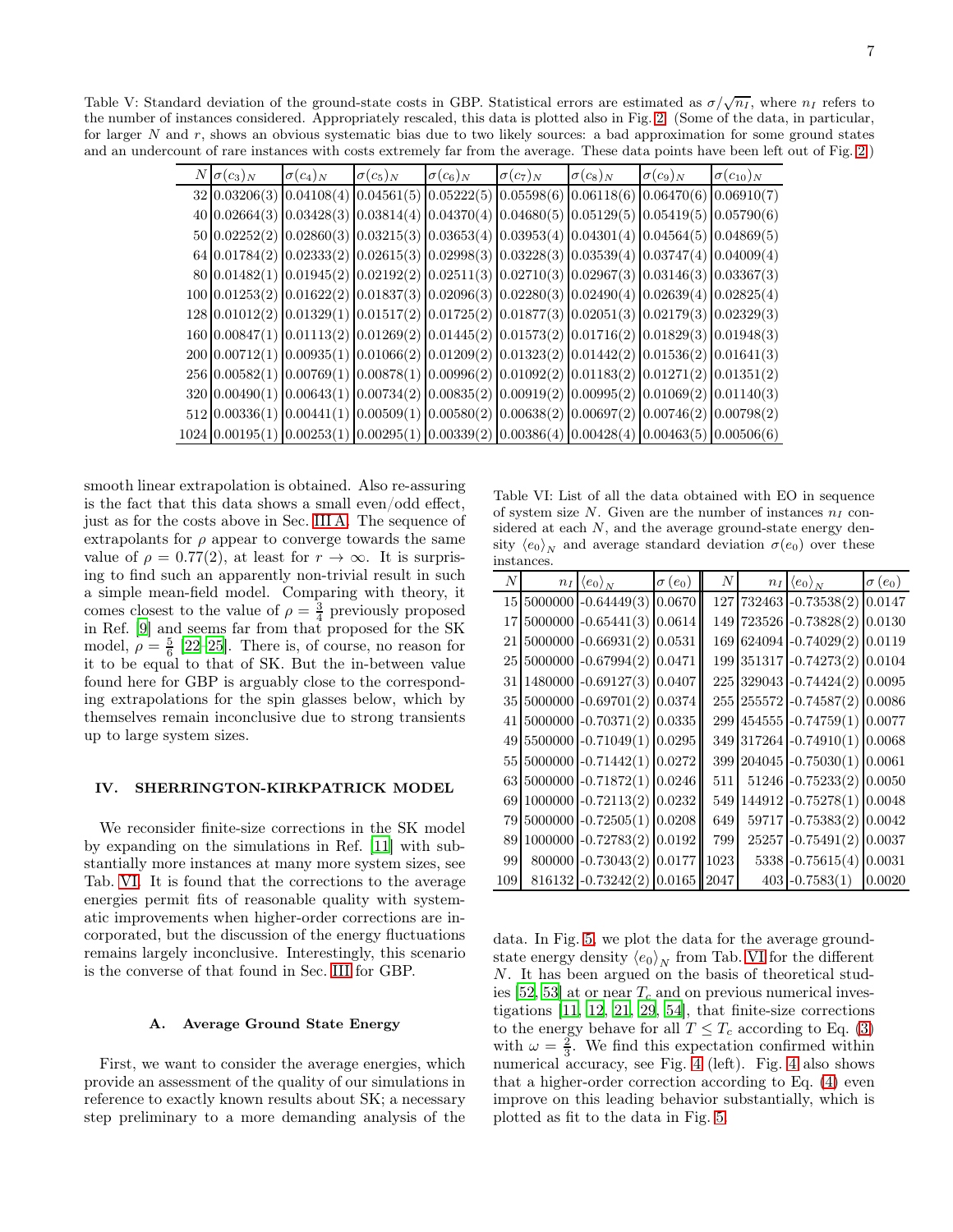

<span id="page-7-1"></span>Figure 4: Various fits to the average ground state energies  $\langle e_0 \rangle_N$  of SK in Tab. [VI.](#page-6-3) Left-most, we consider first-order corrections only for a fit involving the thermodynamic limit-value  $e_{\infty}$  and the correction amplitude A for varying the correction exponent  $\omega$ . The best-quality fit to this form, possessing minimal  $\chi^2/ndf$ , occurs just above  $\frac{2}{3}$  at  $\omega \approx 0.68$ . Adding a higher-order correction (with coefficient B, middle panel), a square of the first-order term, bottoms out at  $\omega \approx 0.66$  with much lower  $\chi^2/ndf$  values overall. Instead, fixing the first-order exponent to  $\omega = \frac{2}{3}$  and varying the second-order exponent  $\omega_1$  (right panel) implicates an optimal exponent much above  $2\omega$ , namely  $\omega_1 \approx 1.8$ . Remarkably, the optimal choice for  $\omega$  or  $\omega_1$  about coincides in all three fits with the lowest relative error  $\epsilon$  ( $e_{\infty}$ ) (lower panels) in the fitted value for  $e_{\infty}$ .



<span id="page-7-0"></span>Figure 5: Extrapolation plot of the average ground-state energy densities  $\langle e_0 \rangle_N$  from Tab. [VI](#page-6-3) as a function of the presumed finite-size corrections,  $1/N^{\frac{2}{3}}$ . The statistical errors indicated are much smaller than symbol sizes. For  $N \to \infty$ , the EO-data extrapolates to the Parisi energy [\[51](#page-19-6)],  $\langle e_0 \rangle_{\infty} = -0.7631667265(6)$ , at the intercept. The indicated fit (dashed line) predicts  $e_{\infty} = -0.76323(5)$ . The slope of the line is  $A = 0.70(1)$ , consistent with the inset, which shows the same data appropriately rescaled to extrapolate for A. It is  $B \approx 0.48$ , and  $\omega_1 \approx 1.8$  suggests surprisingly weak higherorder corrections, see also Fig. [4.](#page-7-1)

We can obtain a revealing insight into the quality of the EO-data by extracting the leading behavior to explore the correction term in more detail. Because the energy in the thermodynamic limit is well-known [\[51\]](#page-19-6),  $\langle e_0 \rangle_{\infty} =$  $-0.7631667265(6)$ , we can rewrite Eq. [\(3\)](#page-2-2) as

<span id="page-7-2"></span>
$$
A \sim \left[ \langle e_0 \rangle_N - \langle e_0 \rangle_\infty \right] N^{\frac{2}{3}} + \dots \qquad (N \to \infty), \quad (8)
$$

and plot the EO-data in this form in the inset of Fig. [5.](#page-7-0) Since the form of higher-order corrections are unknown, we plot the data again as a function of  $1/N^{\frac{2}{3}}$ , which provides a near-linear collapse of the data and an extrapolated value for the amplitude  $A \approx 0.695(5)$ , which is consistent with the value obtained by the fit in Fig. [5.](#page-7-0) But the most important aspect of the inset resides in the sharp crossover in the behavior of the data at around  $N \approx 1000$ . The consistent behavior of the data for  $N \lesssim 1000$  suggest sufficient numerical accuracy in the obtained ground state energies to this level of analysis, without any discernible systematic bias. The data points for  $N = 799$  and 1024 both exhibit a systematic error of about  $\Delta A/A \approx 2/70 \approx 3\%$  in the prediction of A, hence, a relative systematic error of  $\epsilon(e_{\infty}) = \Delta e_{\infty}/e_{\infty} \sim$  $\Delta A/N^{2/3}/e_{\infty} \approx 0.03\%$  (see also Fig. [4\)](#page-7-1) in the prediction of typical ground state energies overall. Unfortunately, the systematic error for the  $N = 2047$  data point is about  $\Delta A/A \approx 1/7 \approx 15\%$ , leading to a relative systematic error of 0.1% in the prediction of putative ground states, which is sufficiently noticeable in Fig. [5](#page-7-0) to exclude that point from the extrapolation.

It is worthwhile to compare the inset of Fig. [5](#page-7-0) with the corresponding plot, the inset of Fig. 1, in Ref. [\[12\]](#page-18-8). While the data there is also falling for increasing  $N$  [arguably to the same asymptotic value of  $A \approx 0.7$ , see Eq. [\(8\)](#page-7-2)], the variation of the data there is far more rapid. Point for point, the data there represents a systematically higher value in the average ground-state energy than is obtained here. This could potentially indicate a bias in the heuristic methods used, which may fail to find true ground states across the board. (Notably, the data there does not show drastic degradation in the quality of the results for increasing  $N$  as is found here.) Alternatively, such disagreement could be attributed to the difference in the bond distribution used: Gaussian there and bimodal here. Although the leading thermodynamic properties should be universal, higher-order corrections can be sensitive to microscopic details.

In Fig. [4,](#page-7-1) we present an alternative procedure to explore corrections that also allows a probe of higher-order terms. In this procedure, we select (the most important) one of the parameters to be fitted as fixed and evaluate the quality of the fit for the remaining parameters over a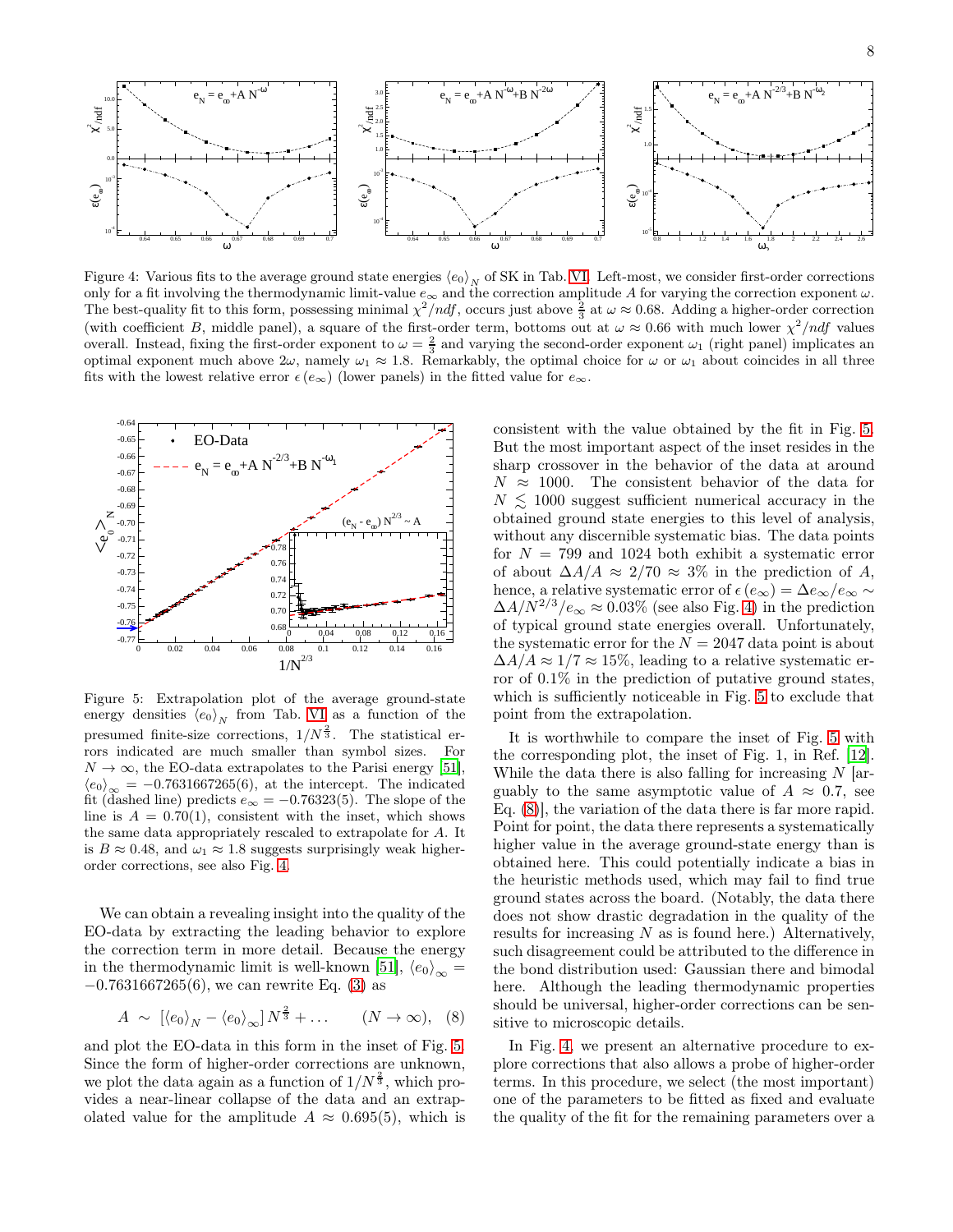

<span id="page-8-0"></span>Figure 6: Plot of the probability density functions (PDF) of obtained ground-state energy densities  $e_0$  for SK in units of the standard deviation  $\sigma$ . For reference, the *exact* probabilities for  $N = 9$  are re-plotted from Ref. [\[55](#page-19-7)]. Unlike for the PDFs for GBP in Fig. [1,](#page-4-0) there is a significant finite-size effect noticeable especially in the right tail of the distribution.



<span id="page-8-1"></span>Figure 7: Double-logarithmic plot of the data from Tab. [VI](#page-6-3) for  $\sigma_N$  (e<sub>0</sub>) as a function of N. The data is fitted by a firstorder fit with  $a + bN^{-\rho}$  restricted to 100 < N < 800 (dotted line), giving  $\rho \approx 0.76$  with a  $\chi^2/ndf \approx 0.24$  for  $nd\hat{f} = 13$ .<br>Second-order fits with  $a + bN^{-\rho} + cN^{-a}$  allowing all  $N < 800$ and fixed  $\rho = \frac{3}{4}$  (dash-dotted line) or  $\rho = \frac{5}{6}$  (dashed line) both give essentially indistinguishable results with a  $\chi^2/ndf \approx 0.7$ for  $ndf = 25$  in either case. For  $\rho = \frac{3}{4}$  we find  $a \approx 1.3$ , and for  $\rho = \frac{5}{6}$  it is quite consistent with unity,  $a \approx 1$ .

range of values for the selected one. As a measure of quality, we utilize  $\chi^2$  per numbers of degree of freedom (ndf), which should be minimized. The first panel displays this procedure for just the first-order correction, again confirming the expectation of Eq. [\(3\)](#page-2-2). In the remaining two panels we test possible higher-order corrections. In the first of these, we test a fit to a regular Taylor series in powers of  $N^{-\omega}$  to second order. Incorporation of such a second-order term improves the quality of the fit noticeably over the first-order term alone. Furthermore, the optimal choice for  $\omega$  again proves consistent with  $\frac{2}{3}$ ,



<span id="page-8-2"></span>Figure 8: Extrapolation plot according to Eq. [\(6\)](#page-2-1) towards a prediction of  $\rho$  at the ordinate-intercept for SK (black circles) and spin glasses on Bethe lattices (blue squares). The abscissa denotes the system sizes N on a scale of  $1/\log N$ . A linear fit (red-dashed line) of the SK data in the apparent scaling regime for  $N \ge 80$  predicts a value of  $\rho \approx 0.76$ . The inclusion of the alternative value  $\rho = \frac{5}{6}$  (dotted line) here shows the dramatic change required for the data to attain such a value. Yet, a fit (black-dashed line) according to Eq. [\(6\)](#page-2-1) involving non-linear corrections down to the smallest  $N$  is possible, if  $\rho = \frac{5}{6}$  is assumed. The corresponding situation for Bethe lattices makes such an extrapolation further plausible.

despite the extra degree of freedom provided, which attests to its robustness. Then, taking  $\omega = \frac{2}{3}$  as a given, we explore an independent second-order correction with scaling exponent  $\omega_1$ . This yields the highest-quality fit thus far, also used in Fig. [5,](#page-7-0) but predicts that  $\omega_1$  would be much larger than simply  $2\omega$ , suggesting that such corrections would be even weaker.

We have also tried to fit higher-order corrections of the form  $1/N$  or  $\ln N/N$  in addition to  $1/N^{\frac{2}{3}}$  corrections, which are plausible by analogy with the results obtained for finite-size corrections near the critical temperature [\[52](#page-19-3), [53\]](#page-19-4). A fit to Eq. [\(5\)](#page-2-3) does not produce acceptable results compared to those found in Fig. [4](#page-7-1) for any value of  $\omega$ . Instead, a fit to Eq. [\(4\)](#page-2-4) with  $\omega_1 = 1$ fixed produces a very narrow window of reasonable results near  $\omega = \frac{2}{3}$  but at best of the quality of what is seen correspondingly at  $\omega_1 = 1$  in the last panel of Fig. [4.](#page-7-1) Further higher-order corrections may improve on this alternative. But if the ratio between a previous and its next higher-order correction is a weakly falling function, i. e.  $(1/N)/\left(1/N^{\frac{2}{3}}\right) = N^{-\frac{1}{3}} \approx 0.1$  at least for  $N \approx 1000$  here, resolving the impact of such corrections with the available data becomes near impossible and they can never be fully excluded.

## <span id="page-8-3"></span>B. Ground State Energy Fluctuations

Next, we consider the distribution of ground state energies around their averages. In units of their standard de-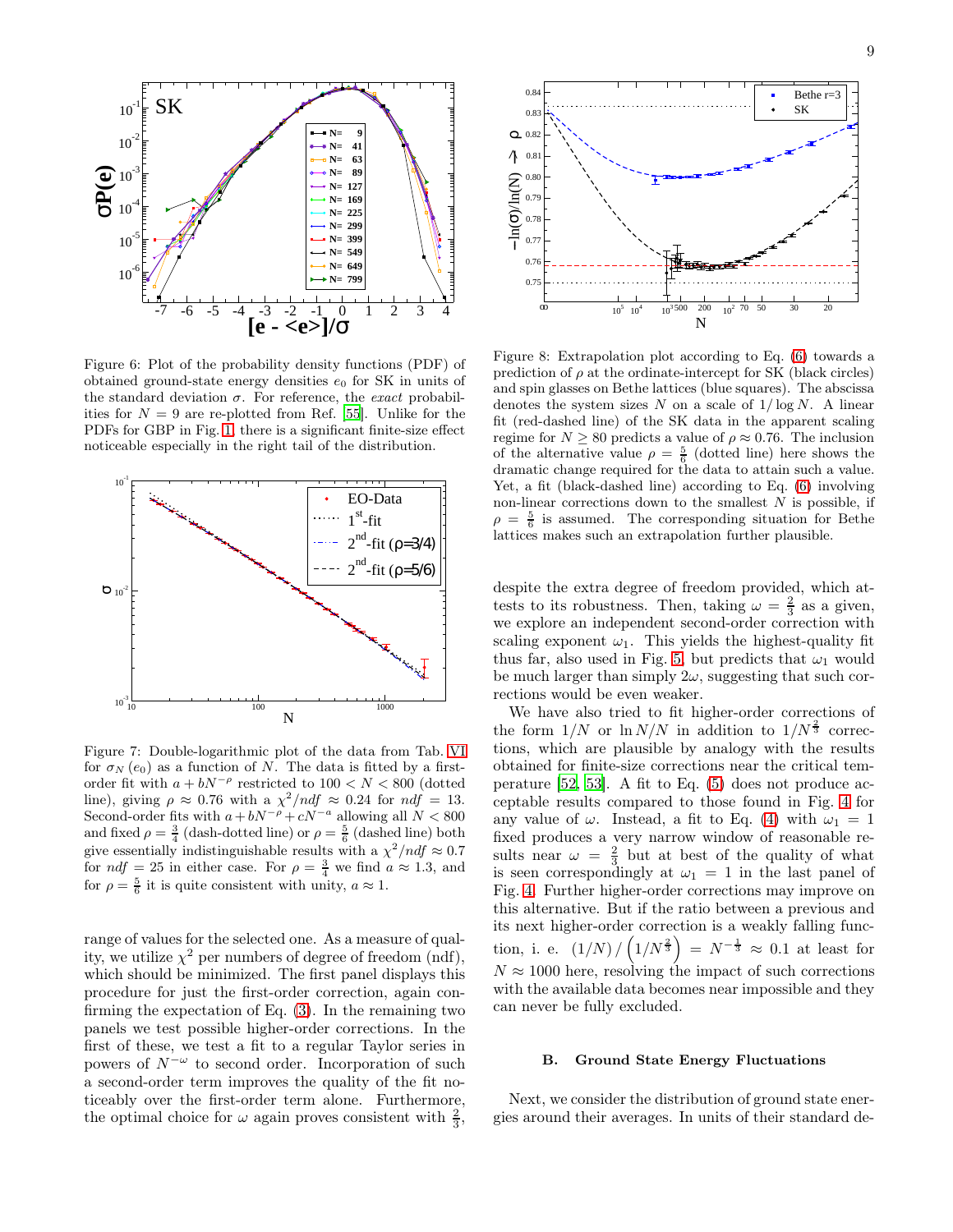

<span id="page-9-0"></span>Figure 9: Data collapse on logarithmic scale of all SK data for energies smaller than the average from Fig. [6.](#page-8-0) On top, rescaled by an appropriately chosen  $P_{\text{max}}$ , the data collapses onto a power-law curve, which exhibits scaling over more than a decade. (Transient data points with P too close to  $P_{\text{max}}$ ) have been removed for clarity.) The collapse is most consistent (see dash-dotted line) with  $\rho^{-1} = \frac{4}{3}$  and differs, although only slightly, from  $\rho^{-1} = \frac{6}{5}$  (dashed line). On the bottom, the same data (for  $N > 100$ ) is plotted on a linear scale. In this form,  $\rho = \frac{3}{4}$  is clearly more consistent with linear scaling (dashed straight lines guide the eye).

viation, the probability density function (PDF) for each value of  $N$  exhibits clearly the asymmetric shape that is skewed towards a broader (exponential) tail of instances with lower than average ground state energy and a cutoff that is much sharper than exponential for those with higher energy. This shape is largely unchanged across the sizes and can be shown, by *exhaustive* enumeration [\[55](#page-19-7)] of the *entire* ensemble for  $N \leq 9$ , to arise already for very small N. In Fig. [6](#page-8-0) we show the PDF for all system sizes, which demonstrates the skewness and the small variation of the shape with  $N$ . Yet, finite size effects larger than for GBP in Fig. [1](#page-4-0) emerge deep in the tails of these PDFs.

Unlike the overall shape of the PDF for energy fluctuations, their actual width, measured in terms of the standard deviation  $\sigma_N$  (e<sub>0</sub>) in Eq. [\(2\)](#page-0-2), varies in a characteristic way with N. A plot of the data for  $\sigma_N$  (e<sub>0</sub>) in Tab. [VI](#page-6-3)



<span id="page-9-1"></span>Figure 10: Data collapse on logarithmic scale of all SK data for energies larger than the average from Fig. [6.](#page-8-0) Rescaled by an appropriately chosen  $P_{\text{max}}$ , the data collapses onto a power-law curve, which exhibits scaling over more than a decade. (Transient data points with  $P$  too close to  $P_{\text{max}}$  have been removed for clarity.) The collapse is most consistent (see dash-dotted line) with  $\rho^{-2} = \frac{8}{3}$  and differs, again only slightly, from  $\rho^{-2} = \frac{12}{5}$  (dashed line). On the right, the same data (for  $N > 50$ ) is plotted on a linear scale. In this form,  $\rho = \frac{3}{4}$  is clearly more consistent with linear scaling (dashed straight lines guide the eye).

on a double-logarithmic scale in Fig. [7](#page-8-1) suggests a powerlaw decay with N, but the data does not exhibit purely linear behavior on this scale, as a simple fit reveals. Only when we restrict to  $N > 100$ , a fit of the data according to Eq.  $(2)$  with just the leading ( $\rho$ -dependent) term provides satisfactory results, with a value of  $\rho$  just above  $\frac{3}{4}$ . A more consistent fit of all the data is provided when higher-order corrections are considered. This can only succeed for a reasonable, fixed value of  $\rho$ , we indeed accomplish almost identical fits of this sort for either  $\rho = \frac{3}{4}$ or  $\rho = \frac{5}{6}$  (and probably any nearby value), see Fig. [7.](#page-8-1) In this regard, the fit for fixed  $\rho = \frac{5}{6}$  has the added benefit that the higher-order term appears to scale with  $a \approx 1$ , a likely candidate for a next-order correction. But if leading and next-order correction are that close, for instance  $N^{-\frac{5}{6}}/N^{-1} \sim N^{\frac{1}{6}}$ , to obtain the asymptotic scaling of  $\rho$ separated by a decade from any transient behavior would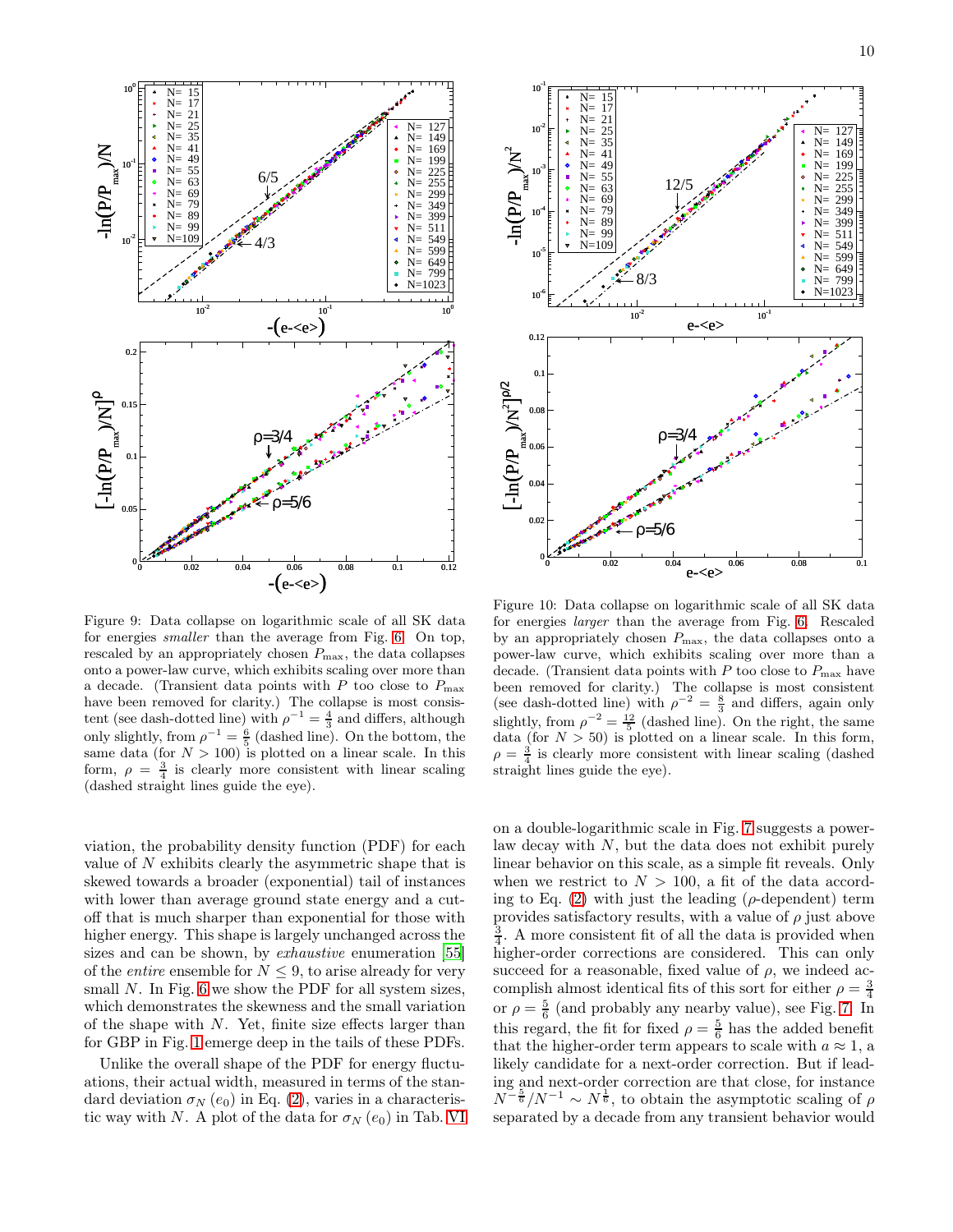require results for  $N \gtrsim 10^6$ . Thus, with the present data, a conspiracy between such terms leading to the observed behavior could not be excluded.

To illustrate the difficulty more clearly, we follow the procedure for GBP in Sec. [2](#page-5-1) and extrapolate for  $\rho$  ac-cording to Eq. [\(6\)](#page-2-1). The variables  $y = -\log \sigma / \log N$ plotted vs  $x = 1/\log N \to 0$  should provide an asymptotically linear extrapolation (with exponentially small corrections  $\sim xe^{-(a-\rho)/x}$ , if  $a > \rho$ ) towards the exponent  $\rho$  at the y-intercept for  $N \to \infty$ . Plotting the SK data up to  $N \approx 1000$  in this fashion in Fig. [8](#page-8-2) again indicates a value just above  $\rho = \frac{3}{4}$  and apparently far below  $\rho = \frac{5}{6}$ . But unlike the GBP data in Fig. [2,](#page-5-1) the data for SK has still transient features even for such large values of N. Only a non-linear fit according to all three terms in Eq. [\(6\)](#page-2-1), but taking an already fixed  $\rho = \frac{5}{6}$  as given, makes such a high value for  $\rho$  plausible. Further support for such a higher value of  $\rho$  is provided by the following study of spin glasses on Bethe lattices. On the other hand, the GBP example above and the result for the *m*-vector model of  $\rho = \frac{4}{5}$  [\[27](#page-18-21)] would suggest that an altogether different value of  $\rho$  between these two rational values is conceivable. In fact, a purely linear extrapola-tion in Fig. [8](#page-8-2) and the fit in Fig. [7](#page-8-1) for  $N \gtrsim 100$  would lead to an asymptotic value for  $\rho$  very close to that of GBP in Sec. [III](#page-2-0) above.

#### <span id="page-10-1"></span>C. Extreme Fluctuations

Considering the large amount of data we have obtained for SK, we can inspect further details of the energy fluctuations. In particular, we can look deeper into the tails of the PDFs displayed in Fig. [6,](#page-8-0) where they are rescaled by their respective  $\sigma_N$ . Here, we treat these PDFs unrescaled, according to the form proposed in Ref. [\[24](#page-18-44)], suggested by the spherical spin glass [\[56\]](#page-19-8). In Ref. [\[24\]](#page-18-44), it was argued that for ground state energies lower than the average, the corresponding branch far in the negative tail of each PDF falls exponentially with an argument proportional in  $N$ , while configurations with larger energies are particularly rare for larger system sizes such that the positive tail is suppressed by a factor  $N^2$ . This systemsize dependence is largely lost when each PDF is rescaled by its width  $\sigma_N$  in Fig. [6.](#page-8-0)

In Figs. [9](#page-9-0) and [10,](#page-9-1) we extract the argument of the exponential tails and plot the data for each tail reduced by the indicated power of  $N$ . In the process, the PDF-data  $P(e)$  for each system size has to be gauged by an arbitrary reference point  $P_{\text{max}}$  and transient behavior too close to the average or statistically deficient data too deep in the tails has to be discarded. The resulting collapse of all the intermediate data onto a power-law function is presented in the upper panel of each figure on a logarithmic scale. According to Ref. [\[24](#page-18-44)], the power-law exponent can be interpreted as  $\rho^{-1}$  for  $e \ll \langle e \rangle$  and as  $\rho^{-2}$  for  $e \gg \langle e \rangle$ . To provide a reference, we have include lines corresponding to  $\rho = \frac{3}{4}$  and  $\rho = \frac{5}{6}$  in these plots. While the differences are again slim (and it could be argued that true asymptotic behavior has not been reached), the consistent scaling collapse of this vast amount of data seems to favor a value closer to  $\rho = \frac{3}{4}$  again. Furthermore, both tails independently exhibit similar scaling behavior.

When viewed on a linear scale, by taking the respective power, only a value closer to  $\rho = \frac{3}{4}$  provides consistent linear behavior for the extant data (see the lower panel of Figs. [9](#page-9-0) and [10\)](#page-9-1). In Ref. [\[24\]](#page-18-44), a similar linear plot was provided (for the positive branch only) in which the largest system size considered there,  $N = 150$ , was judged consistent with  $\rho = \frac{5}{6}$ . It is clear from our direct comparison here, that even with the vast amount of additional data an ultimately conclusive decision on the true value of  $\rho$  is elusive here. The comparison also shows that an analysis of these tails on a logarithmic scale is favorable over a linear scale which squashes the most interesting data points for larger system sizes. Even on a logarithmic scale, though, it is not easy to extract the relevant asymptotic information as ever deeper in the tails, only ever smaller-sized systems contribute. But overall, in this data, small-sized and large-sized systems seem to follow similar scaling and project a self-consistent picture.

### <span id="page-10-0"></span>V. SPIN GLASSES ON BETHE LATTICES

To provide a new perspective on the ground-state energy fluctuations in SK, we revisit spin glasses with  $\pm J$ bonds on Bethe lattices (SG), in particular, on those of degree  $r = 3$ . A similar study has been undertaken in Ref. [\[29,](#page-18-25) [30\]](#page-18-26), which concerned thermodynamic averages of ground state energies and entropies. Here, we extend the sampling of ground state energies to measure the PDF of ground state energy fluctuations and the scaling of their width. To that end, in Tab. [VII](#page-11-0) we have added a large number of instances at each system size, up to  $N = 4096$ . Unlike for Bethe lattices of higher degree, at degree three we can utilize exact methods [\[39,](#page-18-35) [40,](#page-18-36) [57](#page-19-9)] to reduce the number of variables in the optimization problem by about 42%, hence, making larger system sizes accessible at sufficient statistics.

### A. Average Ground State Energy

In Fig. [11,](#page-11-1) we present the average energy densities obtained with EO at the system sizes simulated. As in Ref. [\[29\]](#page-18-25), the extrapolation of the data is virtually linear when plotted as function of  $N^{-\frac{2}{3}}$ . Such a linear extrapolation yields  $\langle e_3 \rangle_{\infty} = -1.2715(1)$  for the thermodynamic energy density, consistent with the value determined in Ref. [\[29\]](#page-18-25) and consistent with the one-step replicasymmetry breaking result reported in Refs. [\[3](#page-18-2), [58\]](#page-19-10). Remarkably, an attempt at adding a higher-order correction term contrasts with the same discussion for SK. Neither of the two types of higher-order fits presented in Fig. [4](#page-7-1) provide reasonable results here. In turn, a fit to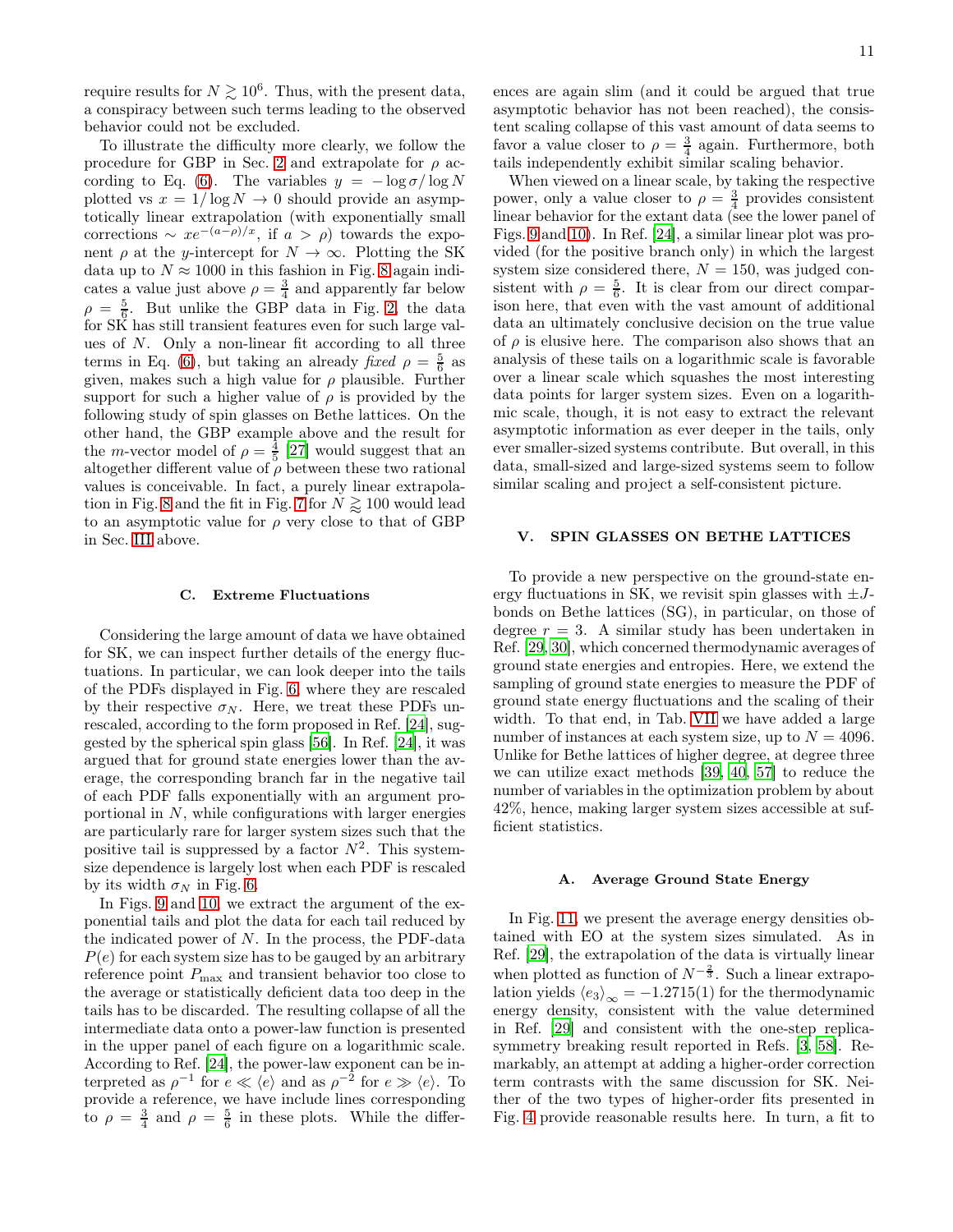<span id="page-11-0"></span>Table VII: List of all the data obtained with EO for Bethe lattices of degree  $r = 3$  for various system sizes N. Given are the number of instances  $n_I$  considered at each  $N$ , and the average ground-state energy density  $\langle e_0 \rangle_N$  and standard deviation  $\sigma(e_0)$  over these instances.

|             | $\boldsymbol{N}$ | $n_I$        | $\langle e_0 \rangle_N$       | $\sigma(e_0)$                     |
|-------------|------------------|--------------|-------------------------------|-----------------------------------|
|             | 16               |              | $1000000 - 1.1467(1)$         | 0.10177                           |
|             | 32               |              | $1000000$ -1.19375(6)         | 0.06003                           |
|             | 44               |              | 1680320 -1.20895(4) 0.04695   |                                   |
|             | 64               |              | $1000000$ -1.22314(4) 0.03515 |                                   |
|             | 80               |              | 1486688 -1.23005(2) 0.02952   |                                   |
|             | 128              |              | 2000000 -1.24153(1) 0.02043   |                                   |
|             | 160              |              | 3273585 -1.24583(1) 0.01714   |                                   |
|             | 256              |              | 1498807 - 1.25296(1) 0.01181  |                                   |
|             | 350              |              | $4015909$ -1.25660(1) 0.00921 |                                   |
|             | 512              |              | 7638942 -1.26007(1) 0.00680   |                                   |
|             | 750              |              | 1718511 -1.26274(1) 0.00501   |                                   |
|             | 1024             |              | 743404 -1.26444(1) 0.00390    |                                   |
|             | 2048             |              | $113389$ -1.26710(1) 0.00226  |                                   |
|             |                  |              |                               |                                   |
|             |                  |              | $r=3$ ( $\pm J$ )             |                                   |
| $-1.15$     |                  |              |                               |                                   |
|             |                  |              |                               |                                   |
|             |                  |              |                               |                                   |
| $-1.20$     |                  |              |                               |                                   |
|             |                  |              |                               |                                   |
|             |                  |              |                               | EO                                |
| $-1.25$     |                  |              |                               | $1st$ -order fit                  |
|             |                  |              |                               |                                   |
|             |                  |              |                               | $2nd$ -order fit                  |
| $-1.30_0^L$ | 0.02             | 0.04<br>0.06 | 0.08 0.1                      | $\overline{0.12}$<br>0.14<br>0.16 |
|             |                  |              | $1/N^{2/3}$                   |                                   |
|             |                  |              |                               |                                   |

<span id="page-11-1"></span>Figure 11: Extrapolation plot of the average ground-state energy densities  $\langle e_0 \rangle_N$  for Bethe lattices of degree  $r = 3$  as a function of the presumed finite-size corrections,  $1/N^{\frac{2}{3}}$ . As in Fig. [5,](#page-7-0) the statistical errors indicated are much smaller than symbol sizes. For  $N \to \infty$ , irrespective of the order of the fit, the data extrapolates to  $\langle e_0 \rangle_{\infty} = -1.2715(1)$  at the intercept.

Eq. [\(5\)](#page-2-3), which failed for SK, does converge on this data, see Fig. [12.](#page-11-2) Across the plotted regime, the thermodynamic value for  $e_{\infty}$  remains quite robust. The optimum is rather close to  $\omega = \frac{2}{3}$ ; such a 2nd-order fit including  $\omega$ also shown in Fig. [11](#page-11-1) converges to  $\omega \approx 0.677$ .

# B. Ground State Energy Fluctuations

In Fig. [13,](#page-11-3) we show the probability density functions (PDF) of the energy densities around those averages. Overall, those PDFs are a bit more symmetrical than for SK in Fig. [6,](#page-8-0) but exhibit even more finite-size effects



<span id="page-11-2"></span>Figure 12: Second-order fit over a range of fixed  $\omega$ , with logarithmic corrections, to the average ground state energies  $\langle e_0 \rangle_N$ for spin glasses on Bethe lattices of degree  $r = 3$  in Tab. [VII.](#page-11-0)



<span id="page-11-3"></span>Figure 13: Plot of the probability density functions (PDF) of obtained ground-state energy densities  $e_0$  for the spin glass on a Bethe lattice of degree  $r = 3$  in units of the standard deviation  $\sigma$ . Here, in comparison with Figs. [1](#page-4-0) and [6,](#page-8-0) significant finite-size effects are detectable in both tails.

in both tails, especially in comparison with the corresponding PDFs of GBP in Fig. [1.](#page-4-0) Despite their more symmetrical appearance, the scaling with  $N$  of the deviations  $\sigma$  listed in Tab. [VII](#page-11-0) seems to indicate an even higher value of  $\rho$ , as Fig. [8](#page-8-2) suggests. There, those  $\sigma$  for the Bethe lattice are displayed in an extrapolation plot together with that of SK, to highlight their similarity. This data is somewhat smoother than for SK, but just as much beset with transients. A family of extrapolants for each degree  $r$  seems conceivable, reaching all the way to the SK-limit at  $r = \infty$ . In parallel with the discussion for SK in Sec. [IV B,](#page-8-3) we can at best argue that  $\rho = \frac{5}{6}$  is consistent with the trend of the extrapolation. In this plot, a value of  $\rho = \frac{3}{4}$  or even that from GBP seems to be ruled out by that trend.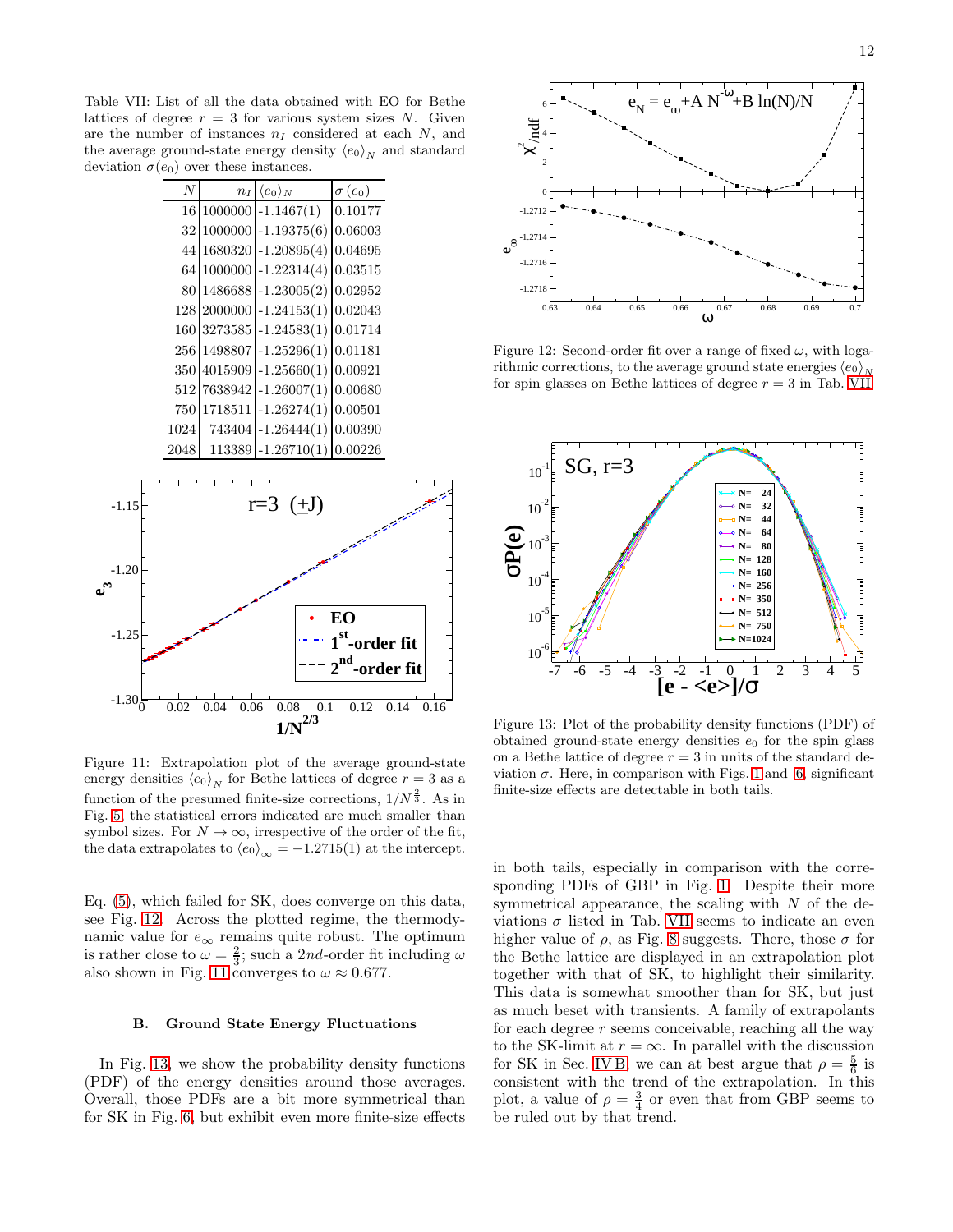

<span id="page-12-1"></span>Figure 14: Data collapse on logarithmic scale of all Bethe lattice data for energies smaller than the average from Fig. [13.](#page-11-3) Top, rescaled by an appropriately chosen  $P_{\text{max}}$ , the data collapses onto a power-law curve, which exhibits scaling over more than a decade. The fit (straight line) gives an exponent of  $\rho^{-1} \approx 1.36$ . Bottom, the same data is plotted on a linear scale. In this form,  $\rho = \frac{3}{4}$  is more consistent with linear scaling (dashed straight lines guide the eye).

#### C. Extreme Fluctuations

We have attempted a detailed analysis of the tails of the fluctuations for Bethe lattices with the identical approach as conducted in Sec. [IV C](#page-10-1) for SK. The results shown in Figs. [14-](#page-12-1)[15](#page-12-2) are indistinguishable from those for SK above, and would also suggest a value closer to  $\rho = \frac{3}{4}$ for the Bethe lattice, which seems to contradict the indication provided by the extrapolation of  $\sigma$  in Fig. [8.](#page-8-2)

# <span id="page-12-0"></span>VI. SPIN GLASSES ON RANDOM GRAPHS

As a useful reference point to the previous studies, we also include a comparison with a spin glass on sparse, ordinary random graphs of mean degree  $C = 2$ . It provides an example where fluctuations in the ground states, whether the energy or the cost, appear to converge to a normal distribution. As argued in Sec. [II B,](#page-1-1) it is essen-



<span id="page-12-2"></span>Figure 15: Data collapse on a logarithmic scale (top) of all Bethe lattice data for energies larger than the average from Fig. [13.](#page-11-3) Rescaled by an appropriately chosen  $P_{\text{max}}$ , the data collapses onto a power-law curve, which exhibits scaling over a decades. Bottom, the same data is plotted on a linear scale. Here, both set of data are somewhat consistent with linear scaling, but the situation is clear than in Fig. [14](#page-12-1) (dashed straight lines guide the eye).

tial for the case of a fluctuating geometry to focus on the actual cost, i. e. the total absolute weight of the violated bonds, of the ground state. Still, even the PDF for these ground state costs seems asymptotically Gaussian, as has been predicted recently in Ref. [\[25](#page-18-19)].

#### A. Average Ground State Costs

In Tab. [VIII,](#page-13-1) we have listed the average ground state costs and their deviations for a number of system sizes up to  $N = 4096$ . A large number of instances has been averaged over, even at the largest sizes, since the exact graph reduction methods [\[39,](#page-18-35) [40,](#page-18-36) [57](#page-19-9)] used for the Bethe lattice above are even more effective here: Even at the largest size, those reductions result in graphs of at most 15% of the original size that need to be optimized with the EO heuristic.

In Fig. [16,](#page-13-2) we plot the extrapolation of those average ground state costs to the thermodynamic limit. Again,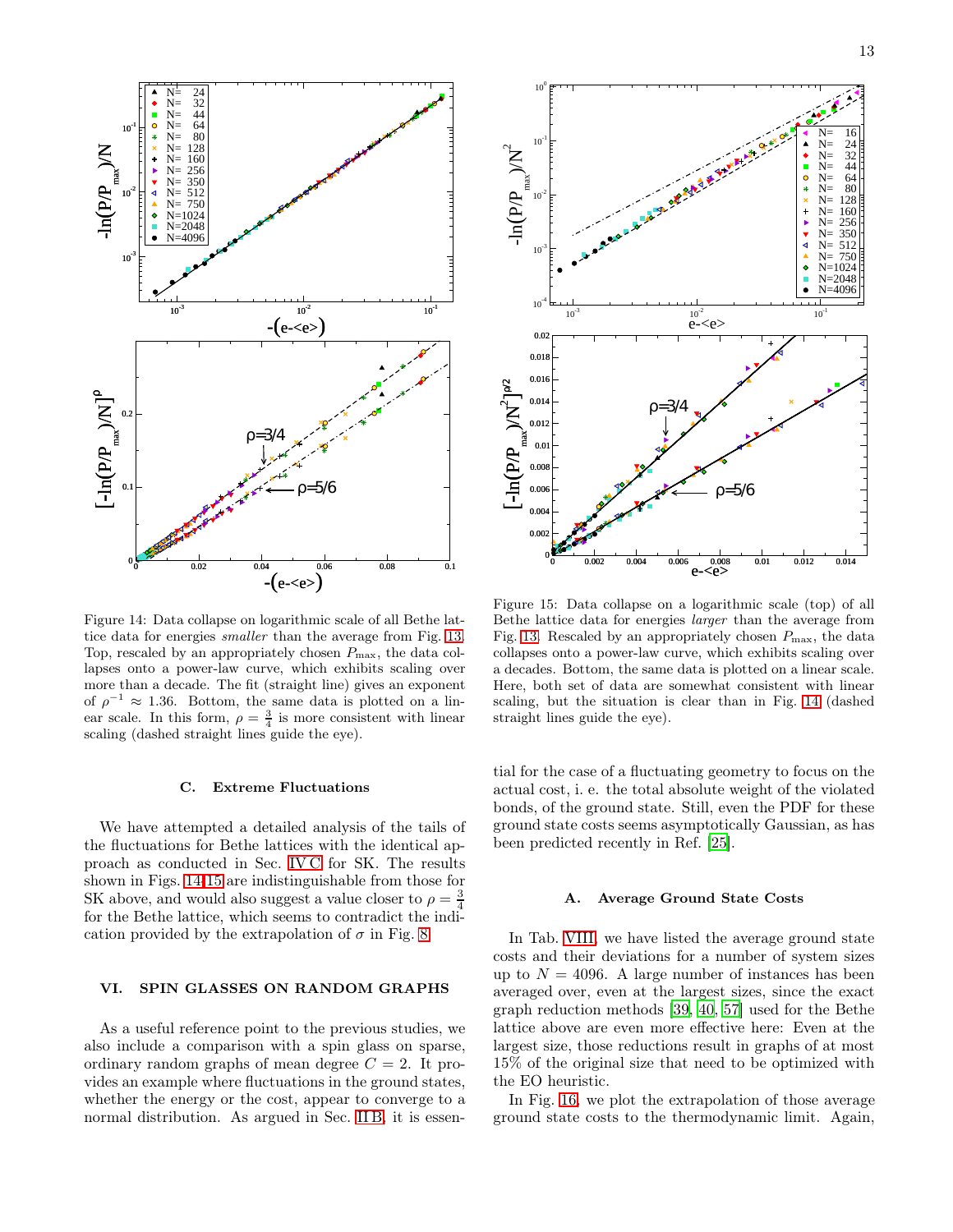Table VIII: List of all the data obtained with EO for spin glasses on random graphs of average degree  $C = 2$  at system sizes  $N$ . Given are the number of instances  $n_I$  considered at each N, and the average ground-state cost density  $\langle c_0 \rangle_N$  and average standard deviation  $\sigma(c_0)$  over these instances.

<span id="page-13-1"></span>

| A    | $n_I  \langle e_0 \rangle_N$ | $\sigma_N(e_0)$ |
|------|------------------------------|-----------------|
|      | 64 1050000 0.05504(2)        | 0.01693         |
|      | 128 1050000 0.04994(1)       | 0.01062         |
|      | 180 1050000 0.04808(1)       | 0.00846         |
|      | 256 1050000 0.04652(1)       | 0.00671         |
|      | 360 1050000 0.045296(5)      | 0.00537         |
|      | 512 1050000 0.044266(4)      | 0.00429         |
| 1024 | 395722 0.042808(4)           | 0.00278         |
| 2048 | 668638 0.041883(4) 0.00183   |                 |
| 4096 | 319036 0.041304(4)           | 0.00123         |



<span id="page-13-2"></span>Figure 16: Extrapolation plot of the average ground-state cost densities  $\langle c_0 \rangle_N$  for ordinary random graphs of average degree  $C = 2$  as a function of the presumed finite-size corrections,  $1/N^{\frac{2}{3}}$ . As in Fig. [5,](#page-7-0) the statistical errors indicated are much smaller than symbol sizes. Shown are also a first-order (blue dash-dotted line) and a second-order fit (black dashed line) in powers of  $1/N^{\frac{2}{3}}$ . For  $N \to \infty$ , the data extrapolates to  $\langle c_0 \rangle_{\infty} = 0.04030(5)$  at the intercept.

the extrapolation proves most consistent with  $N^{-\frac{2}{3}}$  corrections at finite size, although stronger transients are apparent here. In fact, Fig. [17](#page-13-3) indicates that finite-size corrections may be a pure power series in  $N^{-\frac{2}{3}}$ , the first two orders of which are also shown as asymptotic fits in Fig. [16.](#page-13-2)

#### B. Ground State Cost Fluctuations

In Fig. [18,](#page-13-4) we have plotted the PDF for the ground state cost fluctuations. It shows no sign of asymmetry for any size  $N$ . Therefore, it is quite surprising that the finite size values obtained for the deviation  $\sigma_N(c_0)$  plotted in Fig. [19](#page-14-0) and extrapolated in Fig. [20](#page-14-1) exhibit a rather slow



<span id="page-13-3"></span>Figure 17: Second-order fit in powers of  $N^{-\omega}$  over a range of fixed  $\omega$ , to the average ground state costs  $\langle c_0 \rangle_N$  for spin glasses on random graphs of degree 2 in Tab. [VIII.](#page-13-1) The minimum in  $\chi^2$ */ndf* in the upper plot strongly suggests a pure power series with  $\omega = \frac{2}{3}$ ; such a fit is included in Fig. [16.](#page-13-2) The lower panel shows the range of extrapolated values in the thermodynamic cost density.



<span id="page-13-4"></span>Figure 18: Plot of the probability density functions (PDF) of obtained ground-state cost densities  $c_0$  for the spin glass on an ordinary random graph of average degree 2 in units of the standard deviation  $\sigma$ .

convergence to a normal width. These results serve as a warning how, even for seemingly trivial fluctuations, the asymptotic behavior might be reached only quite slowly.

# <span id="page-13-0"></span>VII. THREE-SPIN INTERACTIONS ON BETHE LATTICES

To complement the discussion of glasses with two-spin interactions, and to compare with related work [\[31](#page-18-27), [59\]](#page-19-11), we have also considered spin glasses on Bethe lattices with three-spin interactions, both, with discrete  $(\pm J)$ and Gaussian bonds, as listed in Tabs. [IX](#page-14-2) and [X.](#page-14-3) This study succeeds in confirming recent observations regarding finite-size corrections to the average ground state en-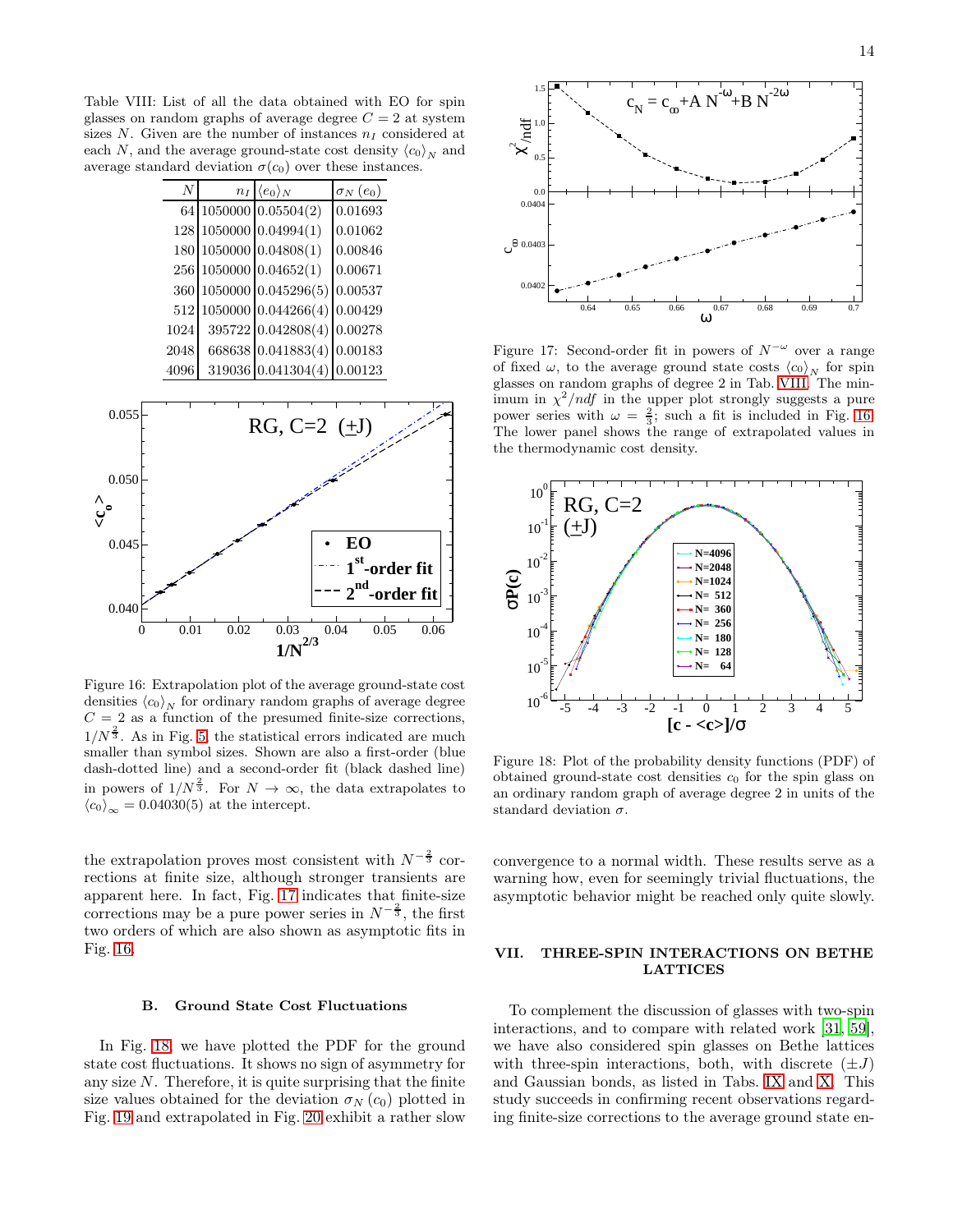

<span id="page-14-0"></span>Figure 19: Double-logarithmic plot with system size  $N$  of the deviations in the ground state costs, here given as  $N^{\frac{1}{2}}\sigma_N(c_0)$ to highlight any difference from Gaussian behavior, for a spin glass on an ordinary random graphs of average degree  $C = 2$ . The plot is far from flat or linear, suggesting significant corrections to scaling. Expecting asymptotically normal scaling with  $\rho = \frac{1}{2}$ , we fitted the data with an additional higher-order correction term with  $\sim N^{-a}$  (dashed line), as in Eq. [\(2\)](#page-0-2). The fit determines  $a \approx 0.75$ .



<span id="page-14-1"></span>Figure 20: Extrapolation plot of the data for the deviation  $\sigma$ in Tab. [VIII](#page-13-1) according to Eq. [\(6\)](#page-2-1). A fit is only possible for a fixed  $\rho = \frac{1}{2}$ .

ergy [\[31\]](#page-18-27). But they can merely give a crude picture of deviations within the distribution of those energies. This inadequacy has two origins: First, it proves inherently challenging to determine ground states for instances of this problem with any accuracy already at moderately sized systems. The systems are large enough to predict average energies with reasonable errors, but insufficient for the asymptotic analysis for the deviations. Second, those deviations in their own right appear to be far narrower for this problem than for any of the two-spin models above. In fact, for discrete bonds the grounds states seem to cover only a few states above and below the average, with almost an invariant width, such that the de-

<span id="page-14-2"></span>Table IX: List of all the data obtained with EO for  $p = 3$ spin glasses on Bethe lattices of degree  $r = 4$  at system sizes N for discrete bonds. Given are the number of instances  $n_I$ considered at each  $N$ , and the average ground-state energy density  $\langle e_0 \rangle_N$  and standard deviation  $\sigma$  over these instances. The largest system size has unacceptable systematic errors and is ignored in any fit.

| N               | $n_I \langle e_0 \rangle_N$ | $\sigma_N(e_0)$ | $\boldsymbol{N}$ | $n_I  \langle e_0 \rangle_N$              | $\sigma_N(e_0)$ |
|-----------------|-----------------------------|-----------------|------------------|-------------------------------------------|-----------------|
| 15 <sup>1</sup> | $10000$ $-1.104(1)$         | 0.0995          |                  | $51 130000 - 1.1760(1)$                   | 0.0296          |
|                 | $18 100000  -1.1171(3)$     | 0.0834          |                  | 54 800000 -1.17843(3) 0.0267              |                 |
|                 | 24 100000 -1.1406(2)        | 0.0584          | 60               | $25000 - 1.1829(2)$                       | 0.0242          |
| <b>30</b>       | $30000 - 1.154(3)$          | 0.0500          |                  | 75 400000 -1.18892(3) 0.0189              |                 |
|                 | 33 100000 -1.1576(2)        | 0.0460          | 90               | $35000 - 1.1929(1)$                       | 0.0157          |
|                 | $36 100000  -1.1619(1)$     | 0.0411          | 120              | $11000 - 1.1973(1)$                       | 0.0121          |
|                 | 39 100000 $-1.1665(1)$      | 0.0365          |                  | $\parallel$ 150 200000 -1.20087(2) 0.0103 |                 |
| 45              | $30000$ -1.173(2)           | 0.0329          | 180              | $80000 - 1.20264(3) 0.0087$               |                 |
|                 | $48 800000  -1.17435(3)$    | 0.0319          | 240              | $350 - 1.1995(4)$                         | 0.0067          |

<span id="page-14-3"></span>Table X: List of all the data obtained with EO for  $p = 3$ spin glasses on Bethe lattices of degree  $r = 4$  at system sizes N for Gaussian bonds. Given are the number of instances  $n_I$  considered at each  $N$ , and the average ground-state cost density  $\langle c_0 \rangle_N$  and standard deviation  $\sigma$  over these instances. The largest system size has unacceptable systematic errors and is ignored in any fit.

| N   | $n_I  \langle c_0 \rangle_N$ | $\sigma_N(c_0)$ |
|-----|------------------------------|-----------------|
|     | 33 100000 0.02366(3) 0.00916 |                 |
| 39  | 12000000002261(2)0.00783     |                 |
| 51  | 120000 0.02122(2) 0.00616    |                 |
| 66  | 80000 0.02016(3) 0.00495     |                 |
| 99  | 25000 0.01901(2) 0.00356     |                 |
| 144 | 3500 0.0193(1)               | 0.00274         |

viations in the density seem to fall with  $\sim 1/N$ .

A somewhat wider distribution is observed for Gaussian bonds, which provides for a smoother appearance for the PDF at all system sizes compared to the discrete case. Any skewness can only be observed when plotted for ground state cost fluctuations; energy fluctuations would always be normal, originating from the random fluctuations in the total bond-weight themselves, as described in Sec. [II B.](#page-1-1) Surprisingly, these cost fluctuations skew exactly in the opposite direction from any previous studied PDF, such as those above. Although the deviations  $\sigma$  extracted from those PDFs indeed seem inconsistent with  $1/N$  scaling, the system sizes attained in this study are rather small,  $N \leq 100$ , and asymptotic behavior may not have been reached in this study.

## A. Ground State Energy

In Figs. [21-](#page-15-0)[22,](#page-15-1) we extrapolate the obtained average ground state energies (for discrete bonds) or costs (for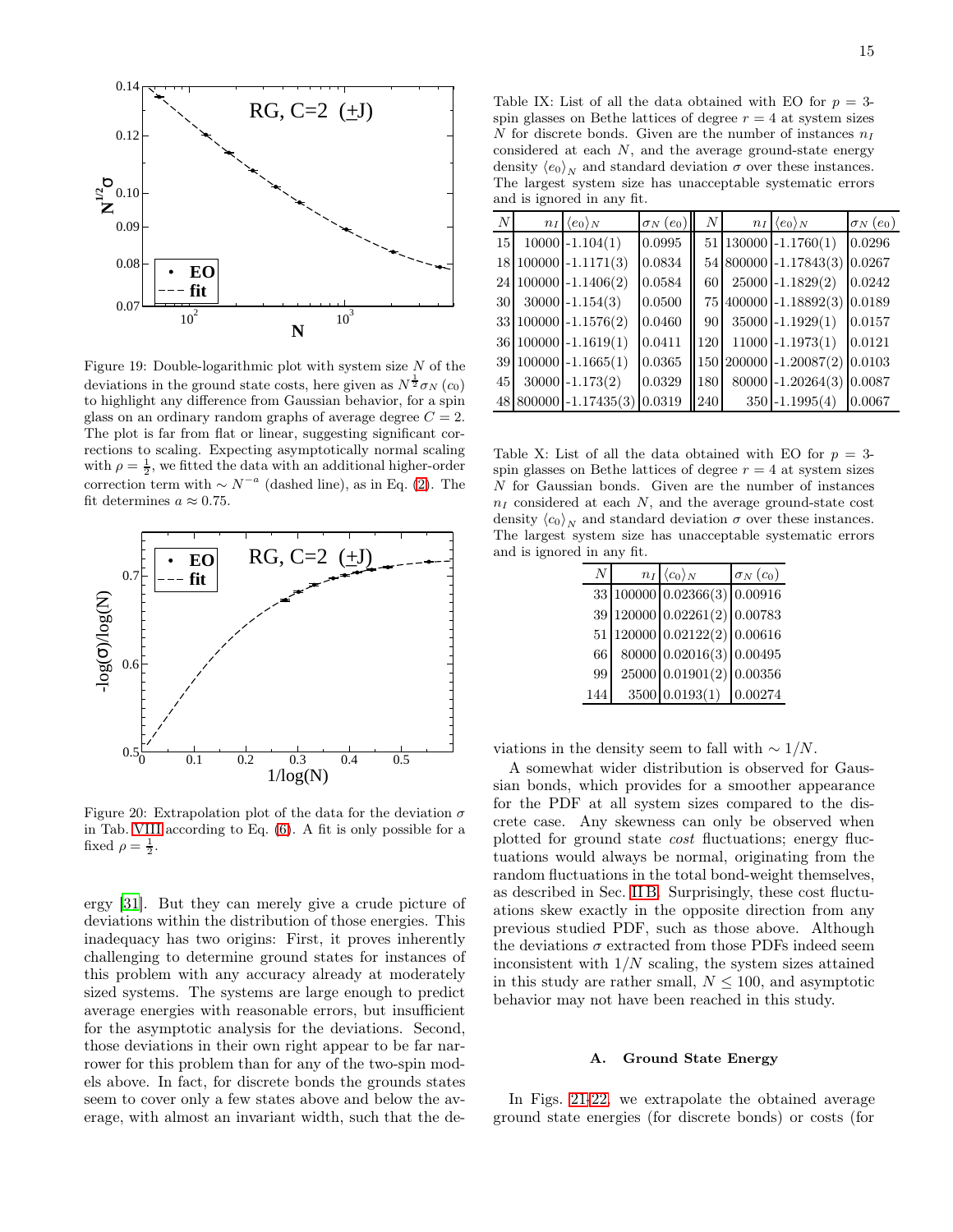

<span id="page-15-0"></span>Figure 21: Extrapolation plot of the average ground-state energy densities  $\langle e_0 \rangle_N$  for a spin glass with discrete bonds in which  $p = 3$  spins mutually interact on a Bethe lattices of degree  $r = 4$ , as a function of the presumed finite-size corrections, 1/N.



<span id="page-15-1"></span>Figure 22: Extrapolation plot of the average ground-state cost densities  $\langle e_0 \rangle_N$  for a Gaussian spin glass with three-spin interactions on a Bethe lattices of degree  $r = 4$ , as a function of the presumed finite-size corrections, 1/N.

Gaussian bonds) in Tabs. [IX](#page-14-2) and [X.](#page-14-3) In both cases, finite size corrections appear to decay with volume corrections, like  $1/N$ , stronger than in any of the  $p = 2$ -spin models above. Hence, even though the system sizes are small, quite reasonable extrapolations are achieved. In the discrete case in Fig. [21](#page-15-0) there appears to be significant structure in the transients. By reproducing the exact ground states for a sample of those instances up to size  $N = 51$ with exact (branch-and-bound) algorithms, we have verified that these are not due to systematic errors in the optimization heuristic, as 100% agreement was achieved for each instance. Rather, we expect that those effects are due to the constraints in the formation of 4-regular hypergraphs at small  $N$  in combination with the discrete set of bonds available. Correspondingly, the Gaussian data is free of any such structure, and thus extrapolates with



<span id="page-15-2"></span>Figure 23: Log-log-plot of the deviations  $\sigma$  in the ground state energy fluctuations of a  $p = 3$  spin glass on Bethe lattices of degree  $r = 4$  as a function of system size N. The data is very difficult to fit, and we only provide the dashed line  $\sim 1/N$  as a guide to the eye.



<span id="page-15-3"></span>Figure 24: Log-log-plot of the deviations  $\sigma$  in the ground state energy fluctuations for a  $p = 3$ -spin glass on Bethe lattices of degree  $r = 4$  as a function of system size N, here for Gaussian bonds. As for the plot for discrete bonds in Fig. [23,](#page-15-2) this data is also difficult to fit, and there is a visible trend to even lower values in the exponent then 0.87 found by only fitting to sizes  $N \leq 100$  (dashed line).

comparable accuracy despite the overall smaller system sizes used.

For  $N \to \infty$ , the discrete data in Fig. [21](#page-15-0) extrapolates to  $\langle e_0 \rangle_{\infty} = -1.213(2)$  at the intercept, slightly above the one-step replica symmetry-breaking (RSB) prediction [\[59](#page-19-11)], as would be expected for the true ground state at full RSB. With bonds drawn from a Gaussian distribution, we instead plot the actual cost of violated bonds. It is difficult to obtain good minima already at  $N \approx 100$ , such that we can only extrapolate data for smaller N. For  $N \to \infty$ , the extrapolation yields a cost of  $\langle c_0 \rangle_{\infty} = 0.0167(4)$  at the intercept. Since average cost and energy density for Gaussian bonds are related via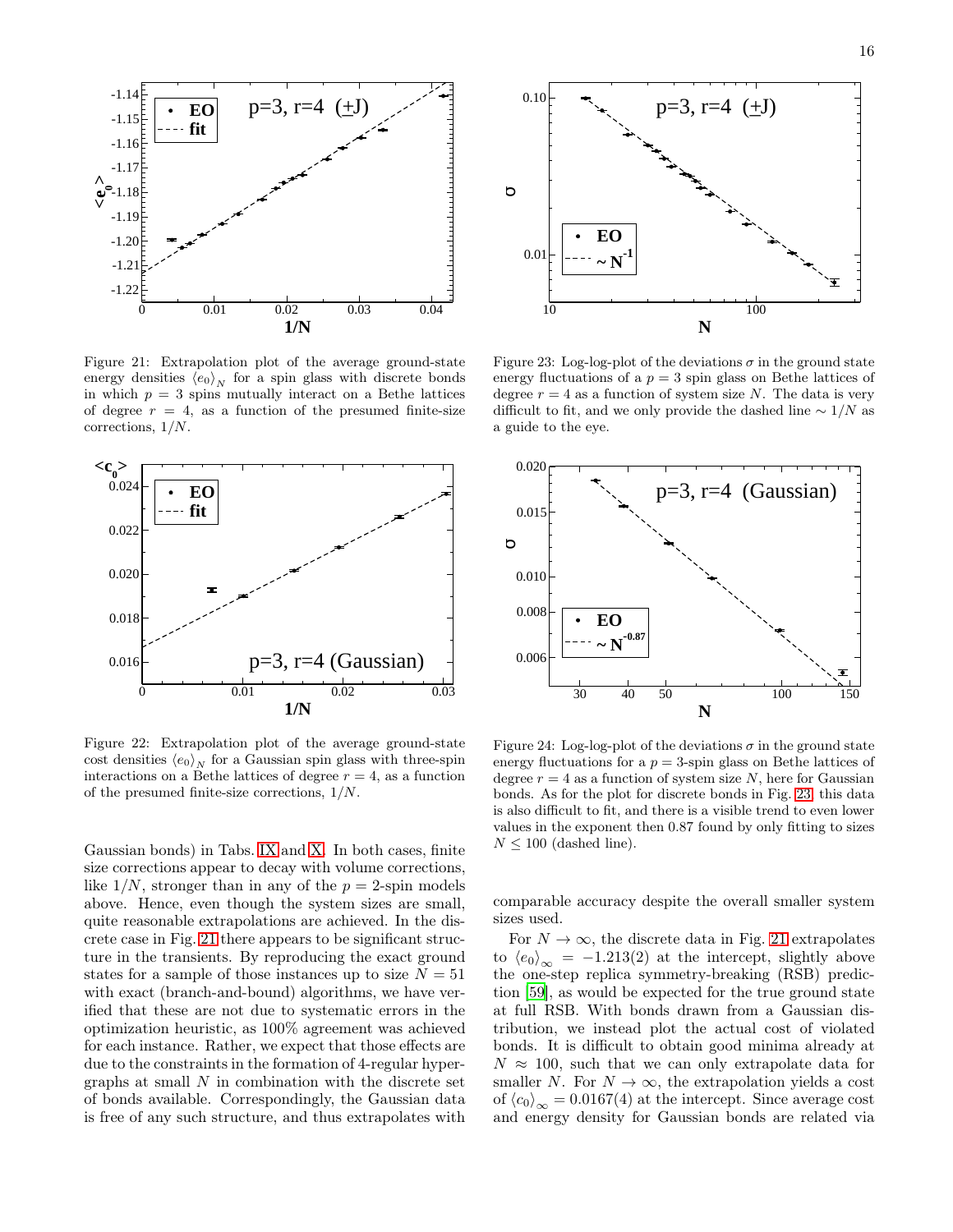

<span id="page-16-0"></span>Figure 25: Plot of the probability density functions (PDF) of obtained ground-state energy densities  $e_0$ , in units of the standard deviation  $\sigma$ , for the  $p = 3$ -spin glass with discrete bonds on an  $r = 4$ -regular random graph. The rugged appearance of the data is due to the discreteness of the bonds and the fact that only a very narrow set of energy values around the mean are taken on.

Eq. [\(7\)](#page-2-5), we obtain with  $\langle |J| \rangle = \sqrt{\frac{2}{\pi}}, r = 4$ , and  $p = 3$ that  $\langle e_0 \rangle = -1.030(1)$ .

#### B. Ground State Fluctuations

In light of the limited ability to produce ground states at larger system sizes, any prediction for the fluctuation exponent  $\rho$  is poor. Furthermore, extreme fluctuations are difficult to attain, since the width is rather narrow. Yet, for discrete bonds the data plotted for  $\sigma$  in Fig. [23](#page-15-2) is quite consistent with  $1/N$ -decay, i. e.  $\rho = 1$ . But there does not seem to be a clear trend towards asymptotic scaling in the case of Gaussian bonds shown in Fig. [24.](#page-15-3) If anything, the data appears to exhibit upward curvature, away from an  $1/N$  scaling regime, indicating that  $\rho$  in this case may be even lower than the fitted value of  $\approx$ 0.87. Such a discrepancy between discrete and Gaussian bonds on Bethe lattices was also noted for the  $p = 2$ -spin model [\[32](#page-18-28)].

With the rapid decay of the width for discrete bonds, it is not surprising that the PDF for its energy fluctuations has a somewhat rugged appearance: only few, discrete energy values can be taken on left or right of the mean. As shown in Fig. [25,](#page-16-0) the PDF otherwise skews similarly to all previous cases. It comes as a surprise then, that the corresponding PDF for Gaussian bonds in Fig. [26](#page-16-1) skews exactly in the opposite direction. Although it is plotted for the cost fluctuations instead – the energy fluctuations in the inset are purely normal –, this does not explain the difference in the skewness, since cost and energy are linearly related [as in Eq. [\(7\)](#page-2-5)]. Lower cost correlates with lower energy and vice versa. We speculate that the skewness here has a rather trivial origin: As



<span id="page-16-1"></span>Figure 26: Plot of the probability density functions (PDF) of obtained ground-state  $cost$  densities  $c<sub>0</sub>$ , in units of the standard deviation  $\sigma$ , for the  $p = 3$  spin glass with Gaussian bonds on an  $r = 4$ -regular random graph. The data is skewed with a sharp cut-off for costs less than the average and a long tail for larger cost, exactly opposite to any previous PDF for energy fluctuations. The inset shows the same data plotted as energy fluctuation PDF, which are purely normal distributed.

indicated by the very low average ground state cost per spin,  $\langle c_0 \rangle_{\infty} = 0.0167(4)$  (about 1/4 of that for discrete bonds), below-average-cost instances may be hard to find due to the proximity of entirely cost-free, "perfect" solutions (although we have not actually generated a single solvable instance during our study). On the other hand, higher-cost instances are likely produced by the addition of isolated "defects" in the quenched bonds that can not be gauge-transformed away as easily as in SK [\[55](#page-19-7)] (or probably other problems), where many such frustrated plaquettes overlap. The smooth and well-converged appearance of the PDF in Fig. [26](#page-16-1) may provide some confidence that the lack of scaling in the respective deviations  $\sigma$  in Fig. [24](#page-15-3) is not due to a systematic error in the sampling. It is the nature of heuristic optimization that any bias at large system sizes (larger than can be verified by exact methods) can never be exclude. But as the examples in the previous sections demonstrate, strong competition between correction terms may be equally well a cause in precluding asymptotic scaling.

We can address the puzzling skewness for the Gaussian case further by comparing with previous results with Gaussian bonds on  $p = 2$ -spin glasses on Bethe lattices. While we have experienced this case already for discrete bonds at  $r = 3$  above in Sec. [V](#page-10-0) without any qualitative difference in behavior compared to the SK model, its Gaussian version presents a very odd pattern. In Ref. [\[32](#page-18-28)] we have already remarked on the unusual finite-size corrections to the thermodynamic average ground state cost or energy and the confusing trend that already beset the cost deviations  $\sigma(c_0)$ . We therefore missed the even more surprising evolution with  $r$  and  $N$  of the skewness in the corresponding PDFs. Aside from some finite-size effects, all PDFs for the energies are approximately normal dis-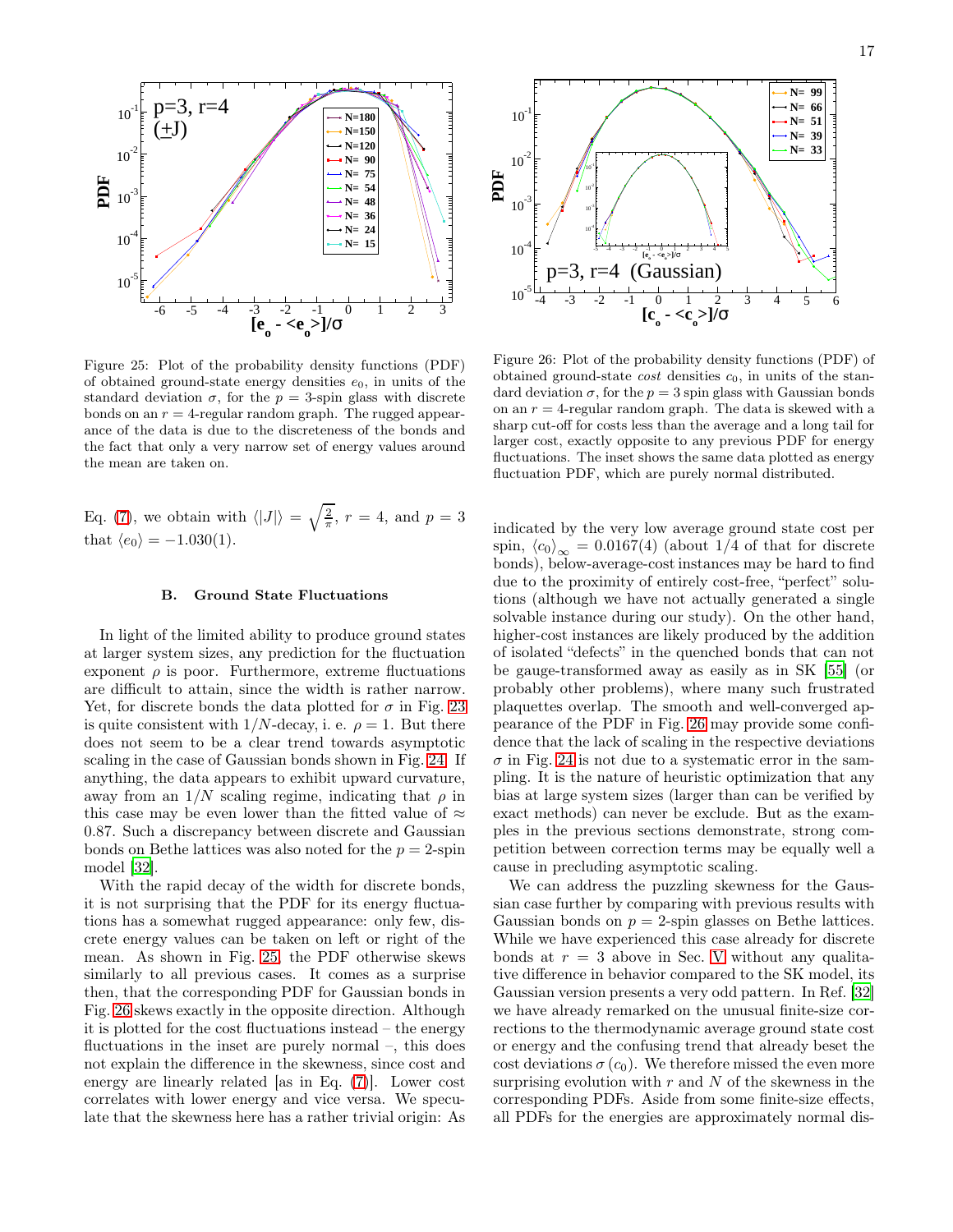

<span id="page-17-1"></span>Figure 27: Plot of the PDFs for the fluctuations of the ground state costs per spin for a  $p = 2$ -spin glass with a Gaussian bond distribution on Bethe lattices of degree  $r = 3, 4, \ldots, 10, 15$ . For smaller r and sizes N, the PDFs are right-skewed, just as in Fig. [26,](#page-16-1) but especially for larger r those PDFs appear to approach a normal distribution for large sizes  $N$ .

tributions. But the PDFs for cost fluctuations shown in Fig. [27](#page-17-1) range from those strongly skewed, comparable to Fig. [26,](#page-16-1) for small  $r$  to those with only mild skewness at larger r. For all cases, but most drastically for larger  $r$ , increasing system size  $N$  symmetrizes the PDFs towards an apparent normal shape. Note that for the SK limit  $r \to \infty$ , these distribution should approach a normal form for the cost. While energy fluctuations should become the non-trivial PDF in the SK limit,  $r = 15$  is apparently not large enough for this effect to be discernible.

## <span id="page-17-0"></span>VIII. CONCLUSIONS

To elucidate the origin of the unusual ground state deviations observed in the SK model, we have parsed over a range of different spin glass and combinatorial models in an effort to provide context for any typical or atypical properties. The clearest picture emerges from graphbipartitioning (GBP) on Bethe lattices, corresponding to a ferromagnetic system held at zero magnetization. The

scaling exponent  $\rho$  for each degree r of the network possesses a convincing extrapolation, but to values unlike those proposed for SK [\[20](#page-18-18)[–25\]](#page-18-19), suggesting a very different origin for the fluctuations in GBP. At best, they come closest to the value of  $\rho = \frac{4}{5}$  recently found for the *m*vector spin glass [\[27\]](#page-18-21). The situation for the SK is less clear, apparently due to very strong higher-order corrections in the finite-size behavior. Although far from a scaling with the theoretically favored value of such a behavior for the SK becomes plausible with very close 1/N corrections, a scenario further supported by the Bethe lattice spin glass at degree  $r = 3$  (with discrete bonds) exhibiting very similar behavior but inherently closer to  $\rho = \frac{5}{6}$ . As the example of the vector model demonstrates, entirely distinct values are conceivable for any of these models, but since in the limit  $r \to \infty$  the Bethe lattices approaches SK, such a distinction seems implausible. A look deep into the tails for SK and the Bethe lattices, for which extensive results have been generated, would suggest that the scaling of the deviations  $\sigma$  with the exponent  $\rho$  that is dominated by near-typical fluctu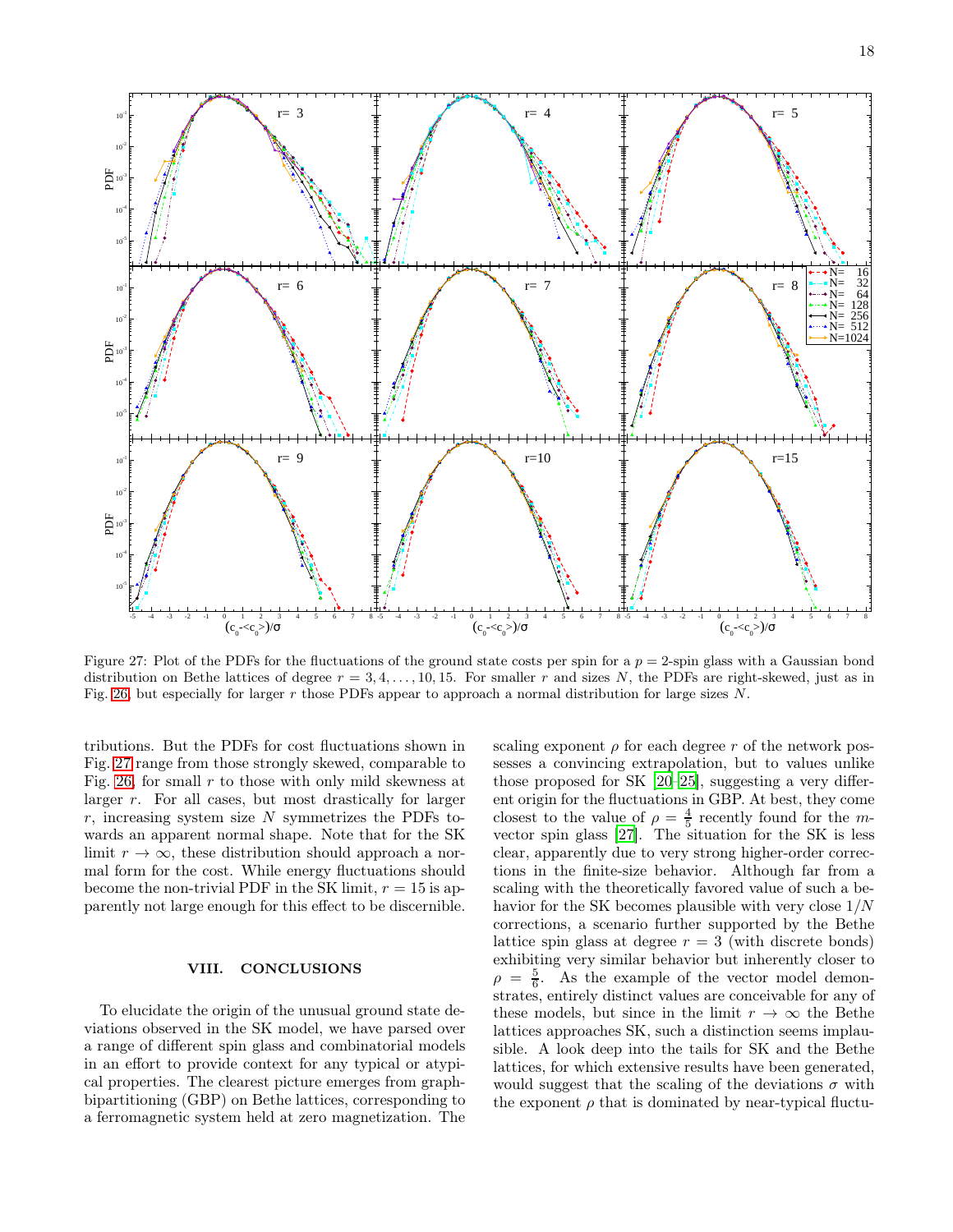ations may be disconnected from the extremely atypical fluctuations deep in the tails, which is more consistent with  $\frac{3}{4}$ -scaling for both models. But despite the massive amount of data obtained here, any true asymptotic scaling for the tails may still be elusive.

The situation might be simpler for models in which more than two spins interact. For instance, we find for a  $p = 3$ -spin glass model with discrete bonds on a  $r = 4$ regular Bethe lattices that fluctuations scale about with  $1/N$ , i. e.  $\rho = 1$ , which would already attain the result for the REM  $(p \to \infty)$  [\[14](#page-18-10)] in Ref. [\[23\]](#page-18-23). On the other hand, the same model with Gaussian bonds demonstrates the fragility of the phenomenon: energy-fluctuations get overwhelmed by trivial (normal) fluctuations in the continuous bond weights, while the more pertinent costfluctuations are skewed exactly in the opposite direction from those from SK, or even those on the same graph with discrete bonds. A same effect is found for  $p = 2$  on Bethe lattices at low  $r$ . In summary, the large variation in behaviors of fluctuations not only between models, but even within models for different bond distributions, hints at the strong dependence on minute details of the underlying graph geometry and variability in bond weights. Either can impact whether and how frustrated plaquettes correlate to ease the cost when an instance possesses more or less of those than the average.

#### Acknowledgments

I would like to thank F. Ricci-Tersenghi for numerous helpful correspondences during the preparation of this manuscript, and I gratefully acknowledge support from the Fulbright Kommission and from the U. S. National Science Foundation through grant number DMR-0812204.

- <span id="page-18-0"></span>[1] S. F. Edwards and P. W. Anderson, J. Phys. F 5, 965 (1975).
- <span id="page-18-1"></span>[2] M. Mézard, G. Parisi, and M. A. Virasoro, Spin glass theory and beyond (World Scientific, Singapore, 1987).
- <span id="page-18-2"></span>[3] M. Mézard and A. Montanari, Constraint Satisfaction Networks in Physics and Computation (Oxford University Press, Oxford, 2006).
- <span id="page-18-3"></span>[4] H. Nishimori, Statistical Physics of Spin Glasses and Information Processing (Oxford University, Oxford, 2001).
- <span id="page-18-4"></span>[5] J. J. Hopfield, PNAS 79, 2554 (1982).
- <span id="page-18-5"></span>[6] E. Schneidman, M. J. Berry, R. Segev, and W. Bialek, Nature 440, 1007 (2006).
- <span id="page-18-6"></span>[7] D. Sherrington and S. Kirkpatrick, Phys. Rev. Lett. 35, 1792 (1975).
- <span id="page-18-7"></span>[8] M. Palassini, cond-mat/0307713v1.
- <span id="page-18-14"></span>[9] J.-P. Bouchaud, F. Krzakala, and O. C. Martin, Phys. Rev. B 68, 224404 (2003).
- [10] A. Andreanov, F. Barbieri, and O. C. Martin, Eur. Phys. J. B 41, 365 (2004).
- <span id="page-18-11"></span>[11] S. Boettcher, Eur. Phys. J. B 46, 501 (2005).
- <span id="page-18-8"></span>[12] M. Palassini, J. Stat. Mech. P10005 (2008).
- <span id="page-18-9"></span>[13] J.-P. Bouchaud and M. Mézard, J. Phys. A: Math. Gen. 30, 7997 (1997).
- <span id="page-18-10"></span>[14] B. Derrida, Phys. Rev. Lett. 45, 79 (1980).
- <span id="page-18-12"></span>[15] M. Körner, H. G. Katzgraber, and A. K. Hartmann, J. Stat. Mech. P04005 (2006).
- <span id="page-18-13"></span>[16] C. Monthus and T. Garel, J. Stat. Mech. P02023 (2010).
- <span id="page-18-15"></span>[17] T. Aspelmeier, J. Stat. Mech., P04018 (2008).
- <span id="page-18-16"></span>[18] T. Aspelmeier, Physical Review Letters 100, 117205 (2008.
- <span id="page-18-17"></span>[19] T. Aspelmeier, M. A. Moore, and A. P. Young, Phys. Rev. Lett. 90, 127202 (2003).
- <span id="page-18-18"></span>[20] A. Crisanti, G. Paladin, and H.-J. S. A. Vulpiani, J. Phys. I 2, 1325 (1992).
- <span id="page-18-22"></span>[21] T. Aspelmeier, A. Billoire, E. Marinari, and M. A. Moore, Journal of Physics A: Mathematical and Theoretical 41, (2008).
- <span id="page-18-43"></span>[22] G. Parisi and T. Rizzo, Phys. Rev. Lett. 101, 117205 (2008).
- <span id="page-18-23"></span>[23] G. Parisi and T. Rizzo, Phys. Rev. B **79**, 134205 (2009).
- <span id="page-18-44"></span>[24] G. Parisi and T. Rizzo, arxiv.org:0901.1100.
- <span id="page-18-19"></span>[25] G. Parisi and T. Rizzo, J. Phys. A: Math. Theor. 43, 045001 (2010).
- <span id="page-18-20"></span>[26] J. Wehr and M. Aizenman, J. Stat. Phys. 60, 287 (1990).
- <span id="page-18-21"></span>[27] T. Aspelmeier and A. Braun, arxiv.org:1001.0893.
- <span id="page-18-24"></span>[28] S. Boettcher, Phys. Rev. Lett. 95, 197205 (2005).
- <span id="page-18-25"></span>[29] S. Boettcher, Euro. Phys. J. B **31**, 29 (2003).
- <span id="page-18-26"></span>[30] S. Boettcher, Phys. Rev. B 67, R060403 (2003).
- <span id="page-18-27"></span>[31] T. Nakajima and K. Hukushima, Phys. Rev. E 80, 011103 (2009).
- <span id="page-18-28"></span>[32] S. Boettcher, Euro. Phys. J. B **74** (2010), to appear.
- <span id="page-18-29"></span>[33] L. Zdeborova and S. Boettcher, J. Stat. Mech. P02020 (2010).
- <span id="page-18-30"></span>[34] S. Boettcher and A. G. Percus, Artificial Intelligence 119, 275 (2000).
- <span id="page-18-34"></span>[35] S. Boettcher and A. G. Percus, Phys. Rev. Lett. 86, 5211 (2001).
- <span id="page-18-31"></span>[36] A. Hartmann and H. Rieger, eds., New Optimization Algorithms in Physics (Wiley-VCH, Berlin, 2004).
- <span id="page-18-32"></span>[37] H. Bauke and S. Mertens, Phys. Rev. E 70, 025102(R)  $(2004).$
- <span id="page-18-33"></span>[38] A. G. Percus, G. Istrate, B. Gonçalves, R. Z. Sumi, and S. Boettcher, Journal of Mathematical Physics 49, 125219 (2008).
- <span id="page-18-35"></span>[39] S. Boettcher, Euro. Phys. J. B 38, 83 (2004).
- <span id="page-18-36"></span>[40] S. Boettcher, Europhys. Lett. **67**, 453 (2004).
- <span id="page-18-37"></span>[41] M. R. Garey and D. S. Johnson, *Computers and In*tractability: A Guide to the Theory of NP-Completeness (W. H. Freeman, New York, 1979).
- <span id="page-18-38"></span>[42] C. J. Alpert and A. B. Kahng, Integration: The VLSI Journal 19, 1 (1995).
- <span id="page-18-39"></span>[43] B. A. Hendrickson and R. Leland, in *Proceedings of Su*percomputing '95 (1995).
- <span id="page-18-40"></span>[44] S. Boettcher, Computing in Science and Engineering 2, 75 (2000).
- <span id="page-18-41"></span>[45] S. Boettcher, J. Phys. A: Math. Gen. **32**, 5201 (1999).
- <span id="page-18-42"></span>[46] S. Boettcher and A. G. Percus, Phys. Rev. E 64, 026114 (2001).